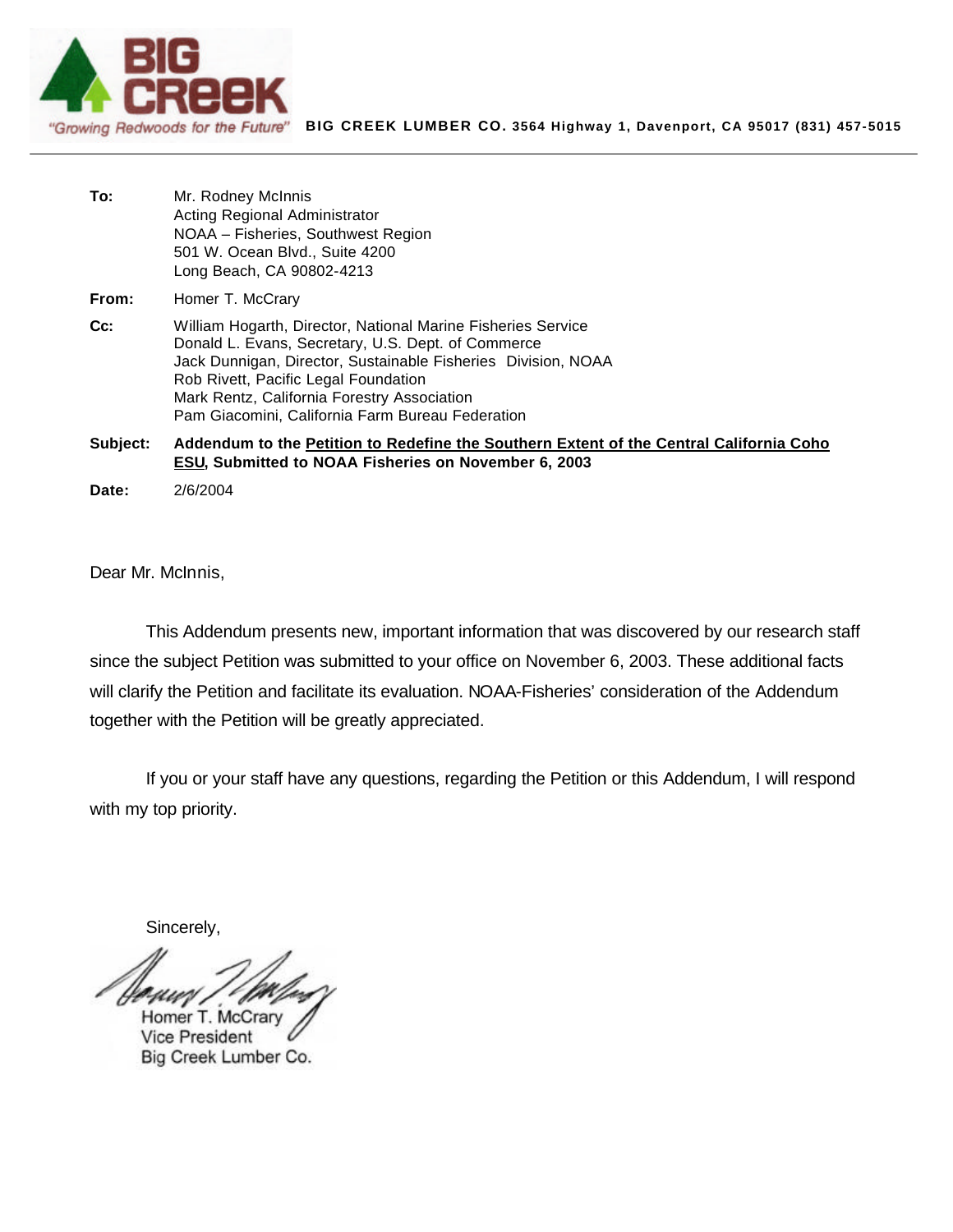## **ADDENDUM TO THE**

# PETITION TO REDEFINE THE SOUTHERN EXTENT OF THE CENTRAL CALIFORNIA COHO ESU,

## SUBMITTED TO NOAA FISHERIES ON NOVEMBER 6, 2003

## **CONTENTS**

| Facts that must be considered before the status of coho salmon |  |  |
|----------------------------------------------------------------|--|--|
|                                                                |  |  |
|                                                                |  |  |
|                                                                |  |  |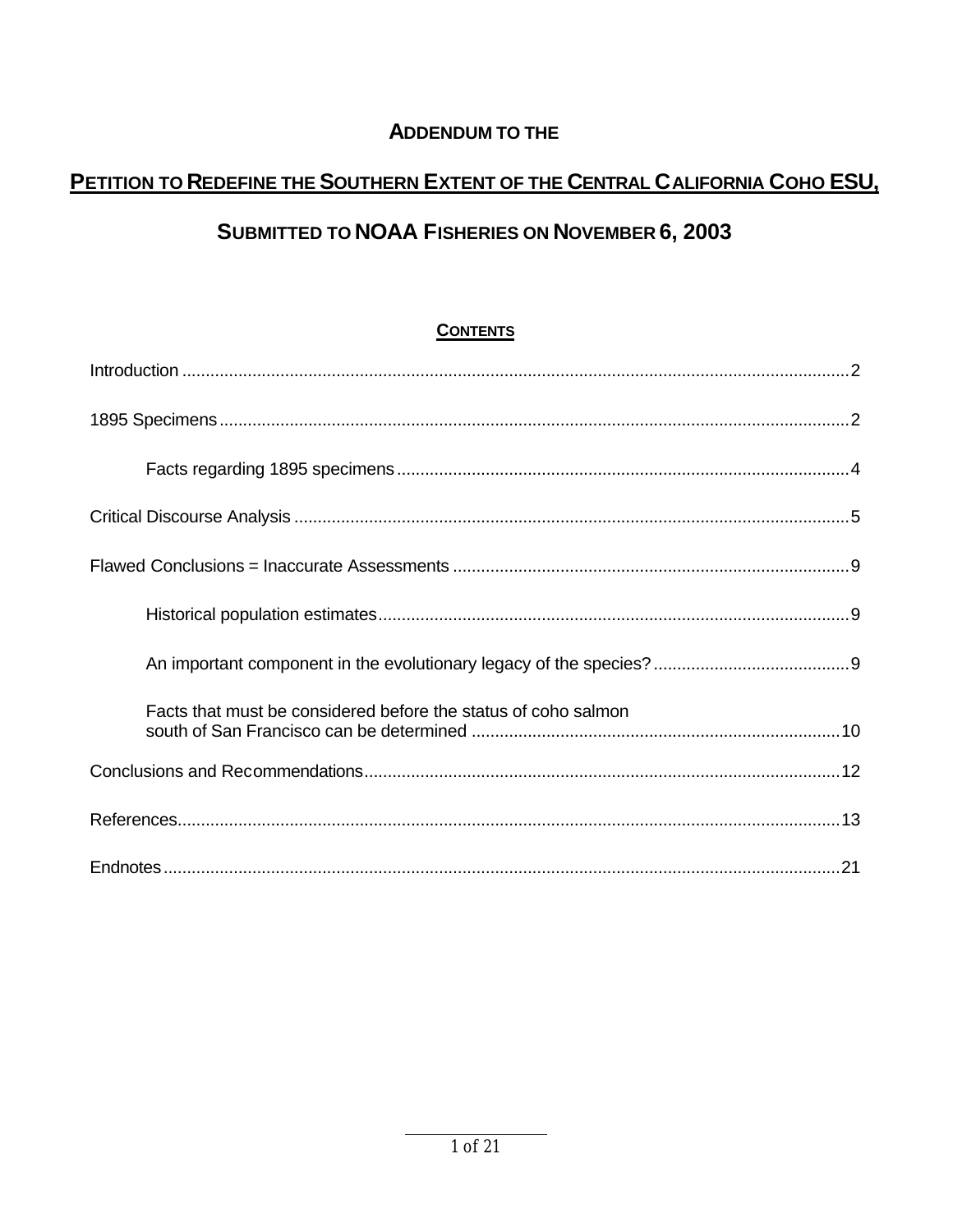### **Introduction**

Since submitting my Petition to Redefine the Southern Extent of the Central California Coho ESU, new information has come to light that bears on my earlier discussion. For that reason, I respectfully submit this addendum to my November 6, 2003 petition to NOAA Fisheries (McCrary, 2003b).

New information in the form of several archived specimens of salmonid (possibly coho) that appear to have originated in four streams of the Santa Cruz Mountains in 1895 has been under study since coming to our attention. If confirmed, these specimens may present an exception to our earlier remarks that there are no valid reports of coho in streams south of San Francisco prior to their artificial introduction in 1906. However, even if the specimens should prove valid as to identification and origin, they do not negate our conclusion concerning the improper threatened listing of coho in this locality. Our current information and thoughts on this subject are summarized herein.

Also, our continuing research shows that historical population estimates in the current body of literature are based on no valid data. A critical discourse analysis reveals that the basis for listing is actually a chain of misinformation rooted in anecdotes and assumptions.

Lastly, no genetic study to date has definitively determined that coho salmon south of San Francisco are genetically distinct and thus constitute *an important component in the evolutionary legacy of the species*, (56 FR 58612, Nov. 20, 1991). Recent attempts to show such a distinction rely on a distortion of facts and a blatant misrepresentation of data.

### **1895 Specimens**

Our petition stated that "there were no coho present [in coastal streams south of San Francisco] prior to their introduction as a game stock in 1906" (McCrary, 2003b). Since submittal of the petition we have become aware of several fish specimens reportedly collected at some Santa Cruz County streams in 1895 (Rutter and Pierson, 1895; Rutter and Scofield, 1895a; Rutter and Scofield, 1895b; Rutter and Seale, 1895). We are making an effort to evaluate them.

The first thing we found was that the original Stanford labels and the Stanford accession log identify them as chum and Chinook specimens, *not coho*. One of the four samples is missing but the remaining three all have a second label identifying them as coho with no name or date on the second tag so there is no obvious way to trace the accountability. The accession log appears to be less than a professional job and is somewhat confusing, leading to questions about the chain of custody. The fish specimens are not in particularly good shape (no surprise after 109 years in a bottle) but they do look like juvenile coho. We have taken samples for genetic study and are continuing the investigation.

While there are still many unanswered questions it would appear these specimens are possible evidence of coho salmon south of San Francisco that pre-dates the 1906 importation of Washington State coho salmon by the Brookdale Fish Hatchery. Even if these data are shown to be valid we must be cautious how we interpret them. Certainly they are not evidence of permanent populations. It is likely these specimens are the result of an ephemeral colony established by strays.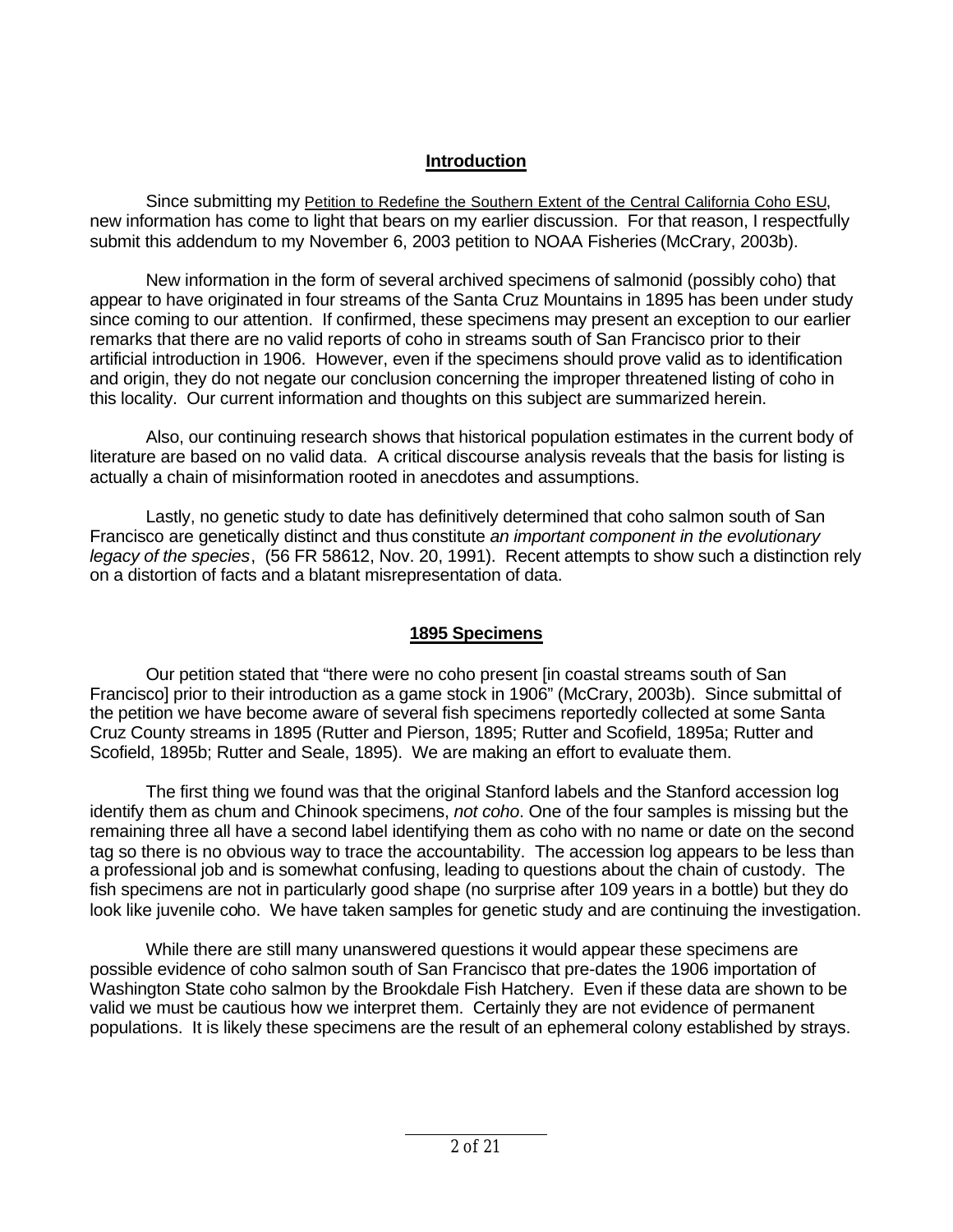"Populations in reaches with poor habitat became extinct during periods of low marine survival. With favorable marine survival, high productivity reaches served as sources for recolonization of lower quality reaches through straying of spawners. Consequently, both population size and distribution expanded and contracted through time" (Nickelson and Lawson, 1998).

Although our understanding of the ocean phase of the coho life history is very limited, the significance of the ocean environment and its effect on salmon populations is undisputed. A growing body of literature has linked oceanic factors such as sea surface temperatures and upwelling, to yearclass strength of salmonids. Scarnecchia (1981) reported a significant positive relation between upwelling and catch of coho salmon the following year. According to the National Oceanic and Atmospheric Administration's final rule on the threatened status for the central California coast coho salmon evolutionary significant unit (Matlock, 1996), research shows that coho along the California coast may be particularly sensitive to upwelling patterns due to a lack of extensive bays, straits, and estuaries, which are common along the Washington, British Columbia, and Alaskan coasts. The document also finds that near shore conditions during spring and summer months along the California coast may dramatically affect year-class strength of salmonids. Our continuing research shows that in the years preceding 1895, ocean conditions were especially favorable for salmon in California. The twelfth biennial report of the California State Board of Fish Commissioners describes an enormous statewide salmon run in 1892:

"...the run of the present season is out of all proportion to that of any other preceding year within the last decade, and does not appear to be the natural increase from work of the commission in hatching and depositing these fish in the streams enumerated" (Redding et al., 1892).

Similarly, the Santa Cruz Surf, a local newspaper of the time, makes note of the same phenomenon (Staff, 1894a; Staff, 1894b). Climate data from 1870 to 1910 indicates a shift to colder surface temperatures occurred in the early 1890s (Figure 1). A parallel shift in oceanic conditions could have contributed to the establishment of temporary colonies by strays from more northern waters or even strays from a prior local ephemeral colony that had endured a generation or more.



**Figure 1**: 1873-1926 Annual Mean Surface Temperatures for Santa Cruz (37.0 °N, 122.0 °W). Temperatures averaged 14.65°C from 1873 to 1890, but only 13.26°C from 1891 to 1925. Source: NASA GISS (Hansen, 2003).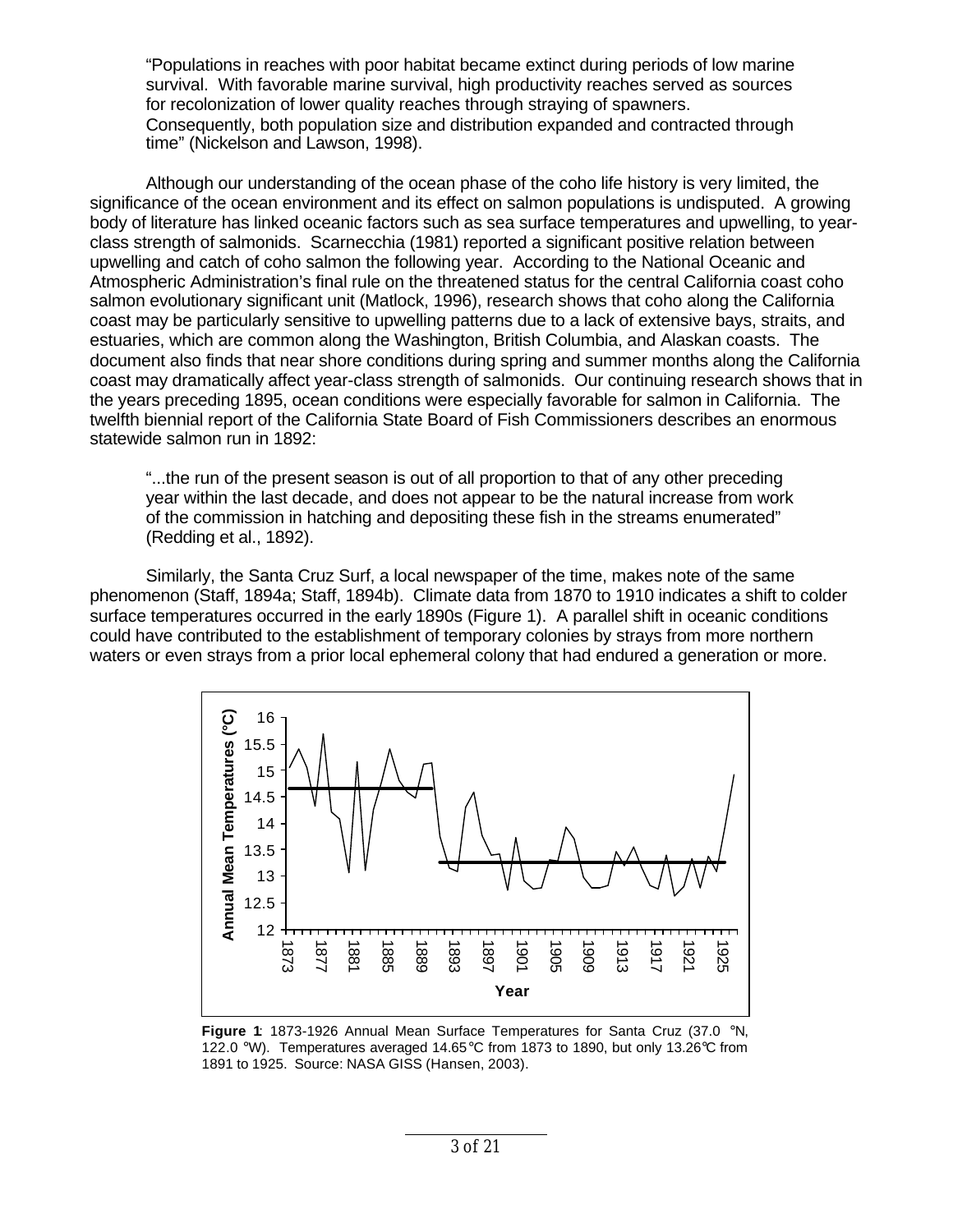Most importantly, we cannot rule out the possibility that these coho were the result of plantings. We know fish importations to the Santa Cruz Mountains from northern California and elsewhere were occurring at least as early as 1878 (Staff, 1878).

At this time we cannot responsibly conclude the relation, if any, of these fish to current stocks. That Frank A. Shebley, superintendent of the Brookdale Fish Hatchery, believed in 1906 that he was introducing coho to the streams of Santa Cruz County would suggest that any previous ephemeral year classes of coho were inconsequential by the time the Brookdale Hatchery was operating. Drought conditions in 1898-99 probably had a lethal effect on any possible local coho populations (Water Resources, 2003). Certainly, low rainfall has the frequent and predictable effect of preventing the spawning of fish by reducing rearing habitat as well as instream migration, and not generating winter flows necessary to breach the sandbars at the creek mouths that form in the summer months (Figure 2).



**Figure 2**: 1878-1898 precipitation data in inches reported from 25 Garfield St (36.97 °N, 122.02 °W), Santa Cruz, Ca. The 13.87 inches of precipitation recorded in 1898 represents at least a 20 year low. Available records extend only as early as 1878. (Collett, 2004).

Even if valid research (or hasty presumptions) concluded that these specimens denote a native, permanent population of coho salmon south of San Francisco, **clearly the size and extent of that population has already been grossly overestimated** (Bryant, 1994; CDFG, 2003; Hope, 1993), leading to an erroneous listing as threatened (Matlock, 1996). For a permanent population of native coho to elude the archaeological record, several scientific surveys, generations of anglers, two newspapers, a popular angling journal, and a fish culturist operating a fish trap on Scotts Creek, it could not have been a very large population. While many layman could not have distinguished between a coho salmon and a steelhead trout, it is very unlikely that David Starr Jordan and Charles Henry Gilbert would have made that mistake repeatedly. Certainly Frank A. Shebley was familiar with coho, yet he continued to import hundreds of thousands of coho from Washington State.

### *Facts* **regarding 1895 specimens<sup>1</sup>**

• Specimens of fish were reportedly collected in 1895 from four coastal streams south of San Francisco by Rutter et al. for Stanford University.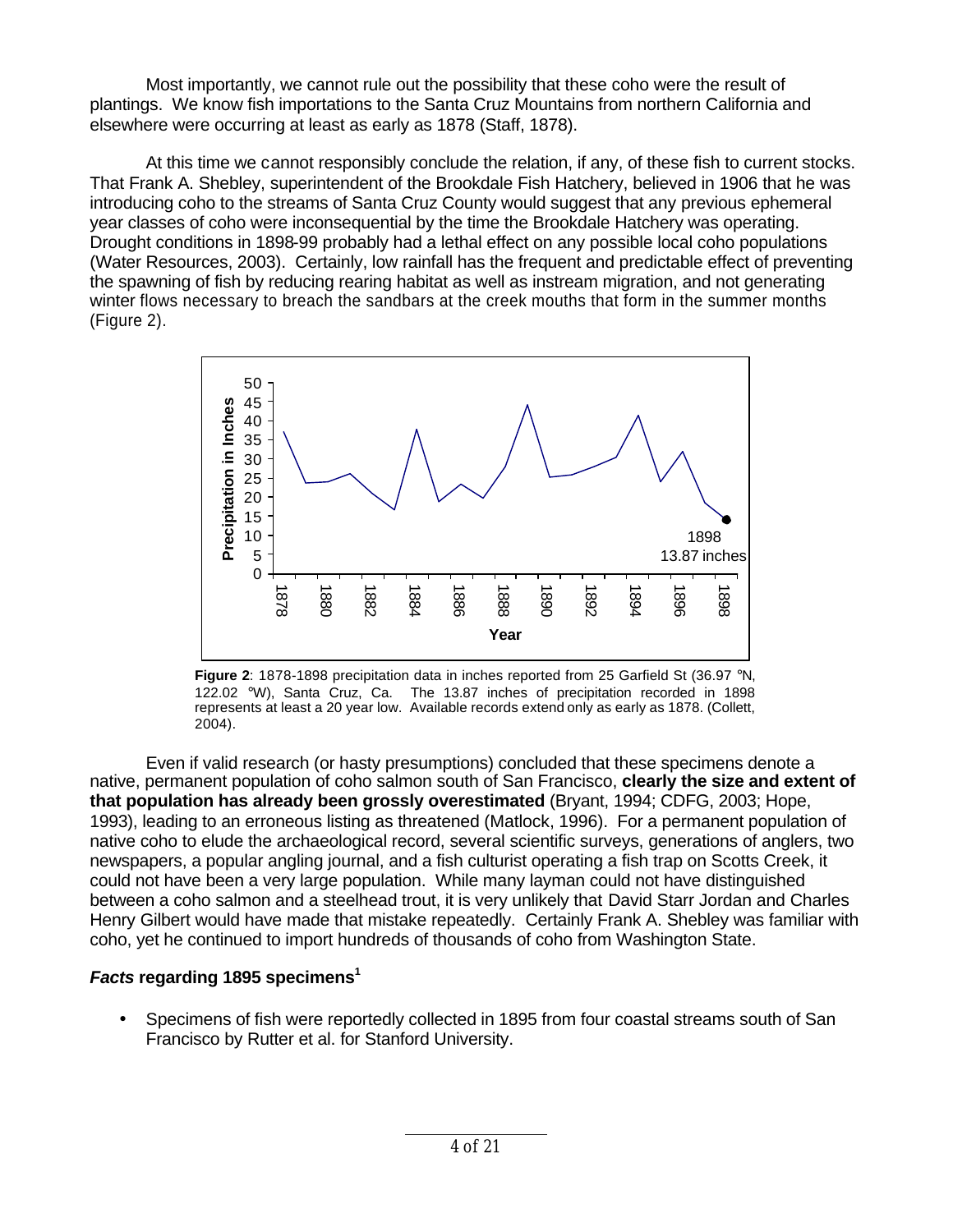- The specimens were originally identified as chum and Chinook salmon.
- The specimens were re-tagged as coho salmon at an undocumented date, by an anonymous person.
- The re-identification of the specimens was not noted in the Stanford accession log.
- From the acquisition of the specimens by the California Academy of Sciences, approximately thirty years ago, until 1999, the coho re-identification went unnoticed.
- The specimens are in imperfect condition (as befits a 109 year old fish) but visual inspections are consistent with their identification as coho salmon.
- Genetic material extracted from these specimens will be tested but may be too degraded for DNA analysis.

## **Critical Discourse Analysis**

The prevailing belief is that coastal streams south of San Francisco historically $^{\circ}$  teemed with native coho (Anderson, 1995; Brown and Moyle, 1991; Brown et al., 1994; Bryant, 1994; CDFG, 1994; CDFG, 2002; CDFG, 2003; Hassler et al., 1988; Hassler et al., 1991; Hope, 1993; Streig, 1991; Weitkamp et al., 1995). Unfortunately, in the forum of public discourse, it is easy for casual observations, hearsay, and misunderstood or misstated facts to take on the aura of truth. Confusion is created by the overuse of *gray material* in lieu of valid citations. Soft sources such as anecdotal stories, hearsay and personal communications, are sometimes considered reasonable in matters of stated speculation or when used to add support to hard, properly cited data. Many scholars and scientists consider the use of this material unacceptable under any circumstances, because it has not been peer-reviewed and may contain erroneous information. Once researchers introduce aberrations into the literature of public or scientific discourse, peers are free to cite it in subsequent publications strengthening the appearance of hard fact with each iteration. As the chain of misstatements grows, it can be very difficult to find the original distortion and even harder to correct the record.

In order to determine the validity of a particular document, the assumptions must be drawn out through a deconstructive process that traces every relevant declaration to its source. By isolating all occurrences of a specific conjecture, it is possible to map the causal vector to its origin.

"Discourse Analysis will, thus, not provide absolute answers to a specific problem, but enable us to understand the conditions behind a specific 'problem' and make us realize that the essence of that 'problem', and its resolution, lie in its assumptions; the very assumptions that enable the existence of that 'problem'" (Palmquist, 2001).

In the present study, only a surface deconstruction is necessary to reveal the morass of assumptions. Indeed, in the case of coho salmon south of San Francisco, the disclosure of just one basic erroneous assumption (vast populations of native coho south of San Francisco prior to 1900) negates the entire question of recovery.

Table 1 traces the sources and paths of the misinformation which has obfuscated the science of coho salmon in these streams. These sources are the basis of the assumption that native coho

a<br>A For the purposes of this discourse analysis, "historical" can be defined as predating 100 years. It should be noted that other authors have not been clear with their use of this word.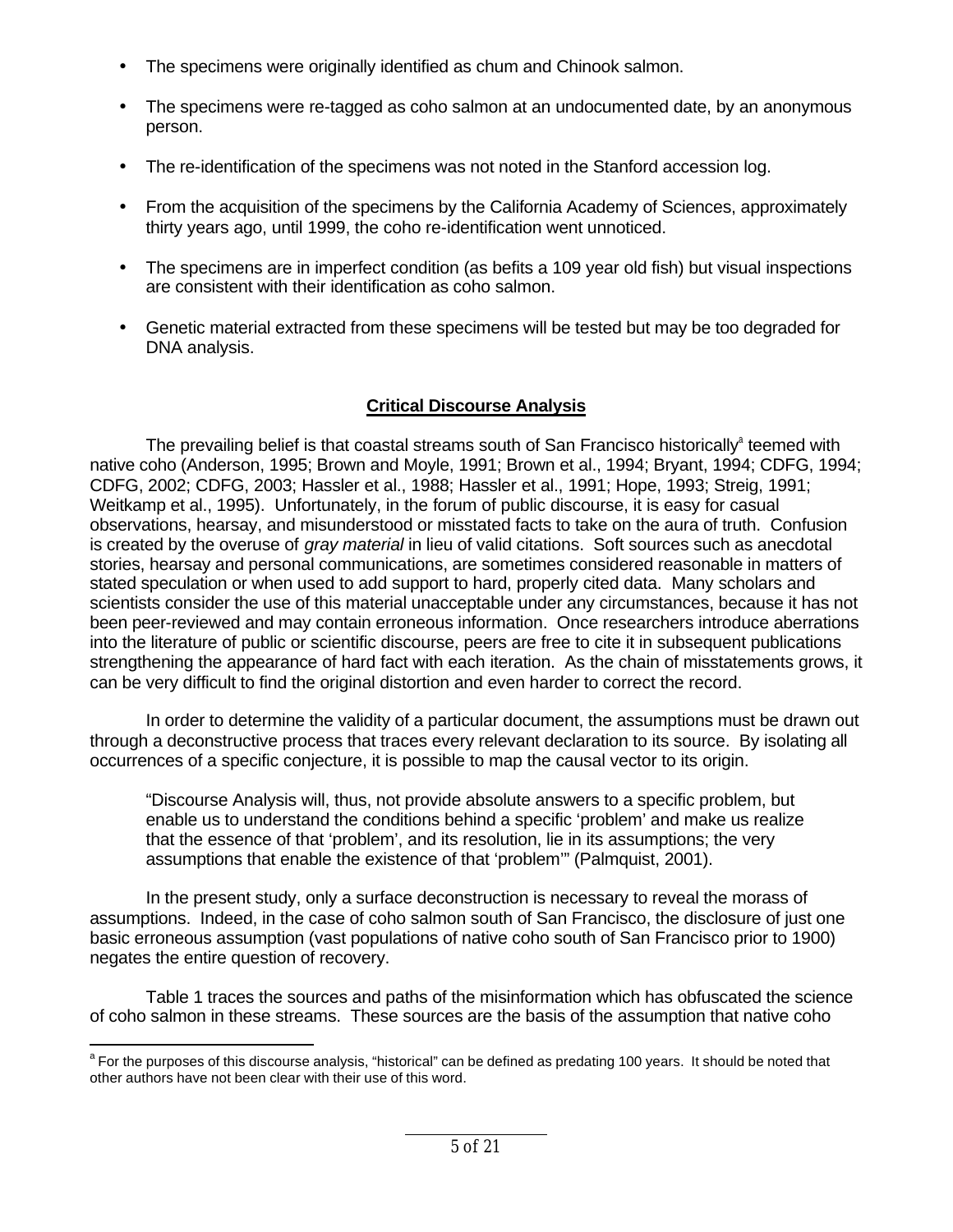historically maintained significant populations south of San Francisco. The listing as threatened of coho salmon south of San Francisco is founded on this assumption.

| Document                                                                                                                     | Statements Made With<br>Cited<br>No Reference | n<br>Observation<br>S,<br>Communication<br>Personal (<br>or Commu | م<br><b>Citations</b><br>Invalid | Erroneous<br>ð<br>Information<br><b>Citations</b> | <b>Citations</b><br>Legitimate |
|------------------------------------------------------------------------------------------------------------------------------|-----------------------------------------------|-------------------------------------------------------------------|----------------------------------|---------------------------------------------------|--------------------------------|
| Recovery Strategy for California Coho Salmon (CDFG, 2003)                                                                    | $\mathbf x$                                   |                                                                   |                                  | $\mathbf x$                                       |                                |
| Status Review of California Coho Salmon North of San Francisco (CDFG, 2002)                                                  |                                               |                                                                   | $\mathbf x$                      | $\mathbf x$                                       |                                |
| A Status Review of Coho Salmon (Oncorhynchus kisutch) in California South of San Francisco<br>Bay (Anderson, 1995)           |                                               | X                                                                 |                                  | $\mathbf x$                                       |                                |
| Status Review of Coho Salmon from Washington, Oregon, and California (Weitkamp et al.,<br>$1995)^d$                          |                                               |                                                                   | $\cdot$                          | $\mathbf{X}^{\mathbf{c}}$                         | $\mathbf{c}$                   |
| Petition to the Board of Forestry to List Coho Salmon (Oncorhynchus kisutch) as a Sensitive<br>Species (CDFG, 1994)          |                                               | X                                                                 |                                  | X                                                 |                                |
| Historical Decline and Current Status of Coho Salmon in California (Brown et al., 1994)                                      | X                                             |                                                                   | X                                |                                                   |                                |
| Status Review of Coho Salmon Populations in Scott and Waddell Creeks, Santa Cruz County,<br>California (Bryant, 1994)        |                                               | <b>X</b>                                                          | <b>X</b>                         | X                                                 |                                |
| Petition to List Coho Salmon South of San Francisco Bay as a Threatened Species (Hope,<br>1993)                              | $\mathbf{x}$                                  | X                                                                 | <b>X</b>                         | X                                                 |                                |
| History of Fish Cultural Activities in Santa Cruz County with Reference to Scotts and Waddell<br>Creeks (Streig, 1991)       |                                               |                                                                   | X                                |                                                   |                                |
| Status of Coho Salmon in California (Brown and Moyle, 1991)                                                                  |                                               |                                                                   | X                                | $\mathbf{x}$                                      |                                |
| Distribution of Coho Salmon in California (Hassler et al., 1991)                                                             |                                               |                                                                   |                                  | <b>X</b>                                          |                                |
| Distribution of Coho Salmon in California (Hassler et al., 1988)                                                             |                                               |                                                                   |                                  | <b>X</b>                                          |                                |
| Anadromous Salmonid Genetic Resources (Berger, 1982)                                                                         |                                               |                                                                   |                                  | $\mathbf{x}$                                      |                                |
| The Distribution of Six Selected Species from the Genera Oncorhynchus, Salmo, and Salvelinus<br>in California (Lucoff, 1980) |                                               |                                                                   | X                                |                                                   |                                |
| Hereditary and Environmental Factors Affecting Certain Salmonid Populations (Ricker, 1972)                                   |                                               |                                                                   | X                                |                                                   |                                |

**Table 1**: Sources and types of misinformation regarding the extent of native coho salmon south of San Francisco that permeate the current body of literature.

Figure 3 (below) presents the invalid citations<sup>a</sup> and citations of erroneous information<sup>b</sup> used to substantiate the misperception that significant native coho populations historically inhabited coastal streams south of San Francisco. The circles represent literature of current public or scientific discourse that incorrectly alleges that the historical southern extent of significant permanent populations of native

<sup>&</sup>lt;u>beso are instances where the source does not support the cited assertion concerning the native origin of coho south of the These are instances where the source does not support the cited assertion concerning the native or</u> San Francisco.

 $\textdegree$  These are indirectly invalid citations, or instances where the source cited appears to substantiate the assertion concerning the extent of native coho south of San Francisco, yet, when traced to its origin, the claim has no basis.

<sup>&</sup>lt;sup>d</sup> Weitkamp et al. cite several documents that we were unable to obtain and review, including the petitions for listing. Generally Weitkamp et al. are very cautious about jumping to conclusions regarding the historical situation of coho salmon south of San Francisco. Thus Weitkamp et al. (1995) may represent the one possible exception in our discourse analysis.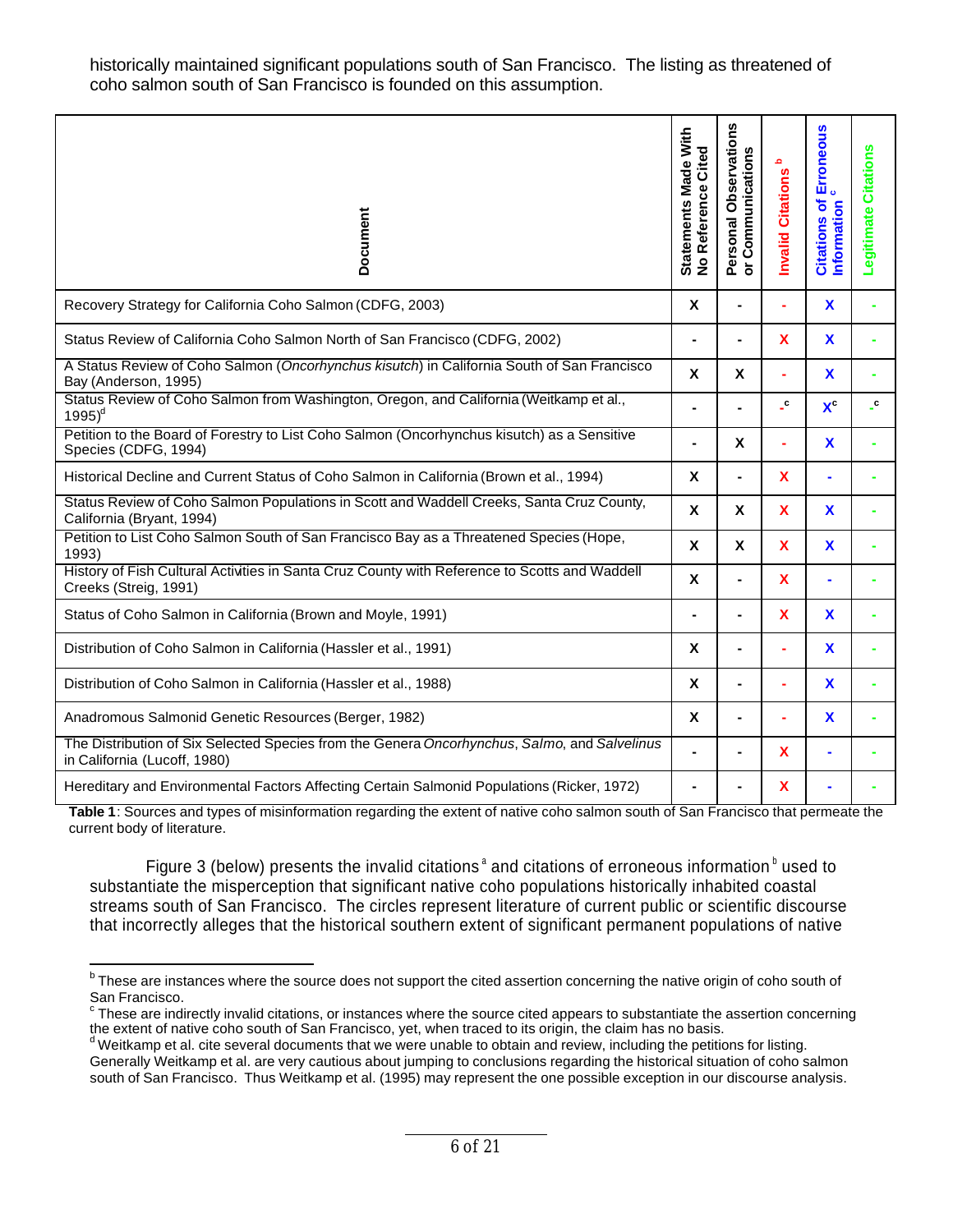coho salmon is south of San Francisco. The arrows indicate the material referenced to substantiate these claims. For more details see Table 1.

Figure 3: The invalid citations <sup>a</sup> (red dashed lines) and citations of erroneous information <sup>b</sup> (blue solid lines) used to substantiate the misperception that coho are native south of San Francisco.

CDFG ite Snyder (1931) and Fry (1973). Snyder (1931) does not discuss the southern extent of coho salmon, while Fry (1973) only describes the distribution of coho salmon in 1973, not historically. CDFG (2002) also cite Sandercock (1991) for a map they title "Native range of coho salmon" whereas Sandercock's (1991, Figure 1, pg. 398) caption reads, "Figure 1 Coastal and spawning distribution of coho salmon". He states, "Endemic populations of coho are found throughout the North Pacific basin  $\overrightarrow{F_1}$  (Figure 1)..." The resolution and scale of the original map is such that the southern range boundary is unclear in detail, but it appears to end at San Francisco Bay. Further, Sandercock (1991) gives no source, reference, nor citation for this statement and he does not discuss the historical distribution of coho.

Brown, et al. cite Snyder (1908). Snyder's 1908 document titled "The Fishes of the Coastal Streams of Oregon and northern California" does not concern anything south of the Sacramento River and makes no mention of any fish an ywhere south of San Francisco.

Bryant changes Streig's words giving the false impressions that the Scott Creek egg taking station was established in 1905 to collect coho eggs, and that it was ever the goal to produce 3 million coho eggs. Neither is the case, which is evident in several California Fish and Game Commission Biennial Reports: (Newbert et al., 1918; Newbert et al., 1923; Newbert et al., 1913; Van Sicklen et al., 1910)

Hope cites Waples (1991). Waples (1991) does not comment on the coho south of San Francisco.

For the San Lorenzo River, Brown and Moyle cite a CDFG report (Johansen, 1975). This report contains only census figures for the early 1970s and does not comment on the native origin of any fish.

Streig cites only Shapovalov and Taft (1954). Shapovalov and Taft (1954) do not discuss the native origin of coho or steelhead in Scott and Waddell Creeks.

This document is a geography Master's thesis written by Lucoff (1980) at CSUH. He avers that Hallock ("1877, pp. 976, 756-57") mentioned silver salmon fishing in the Santa Maria River in Santa Barbara County and cites this as his source for a map showing the distribution of coho in 1900. Hallock (1877) does not contain a page 757. Furthermore, Hallock (1877) does not mention silver salmon fishing nor the Santa Maria River. Hallock does state the following: "Their [all known varieties of pacific salmon] range is from Sacramento northward…" (Hallock, 1877, pg. 365). Lucoff's map also shows coho as far south as the Santa Ynez River, for which he has no source, reference, citation, or other justification.

Ricker cites Shapovalov and Taft (1954). Shapovalov and Taft (1954)do not discuss the native origin of coho or steelhead in Scott and Waddell Creeks.

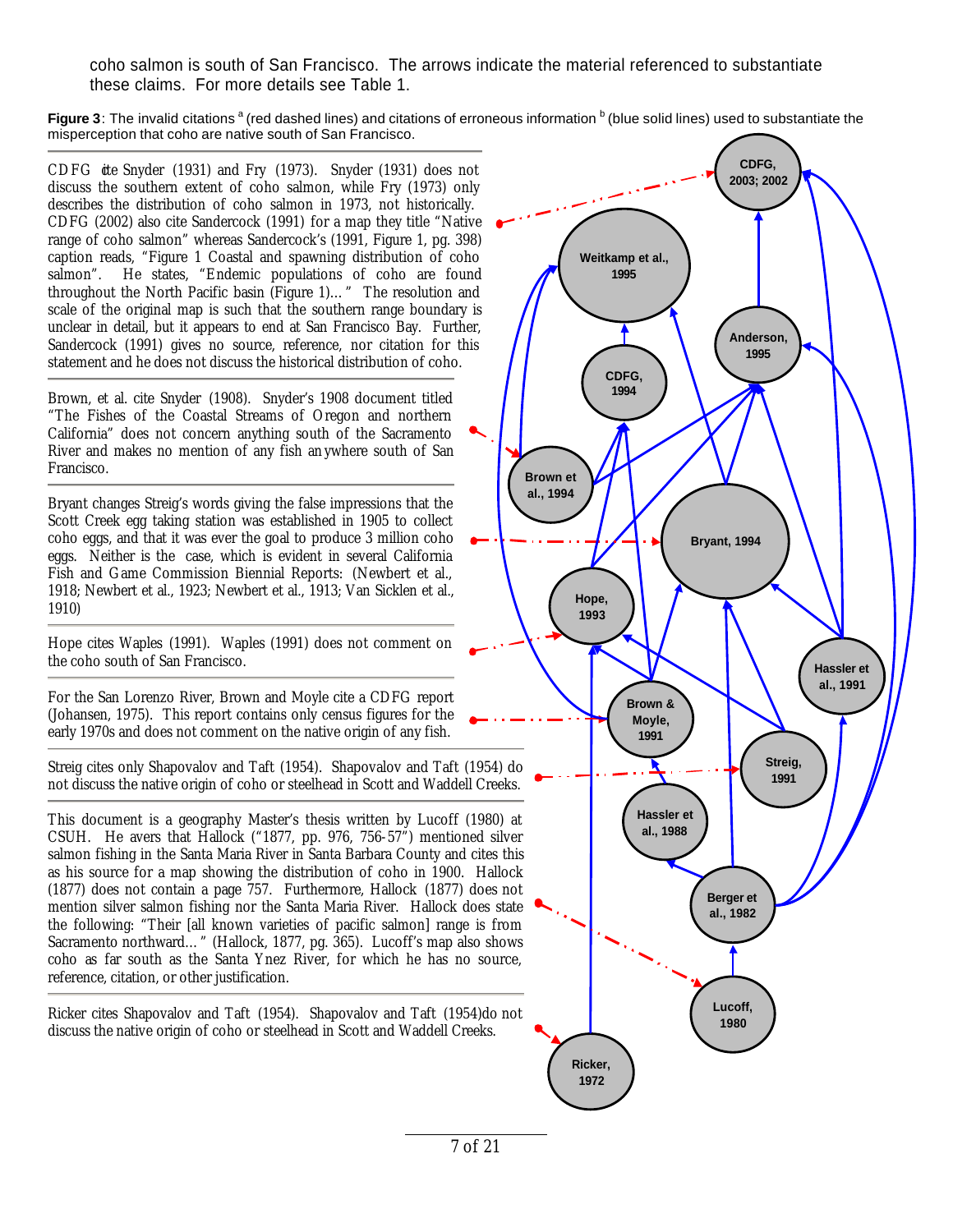Figure 4 (below) shows the sources used in this study to substantiate the nonnative origin of coho salmon in streams south of San Francisco. Although there are many more sources that add credibility to our conclusions, only primary references or references correctly citing primary references are shown here.



**Figure 4** : Legitimate citations used to substantiate the nonnative origin of coho salmon in s treams south of San Francisco.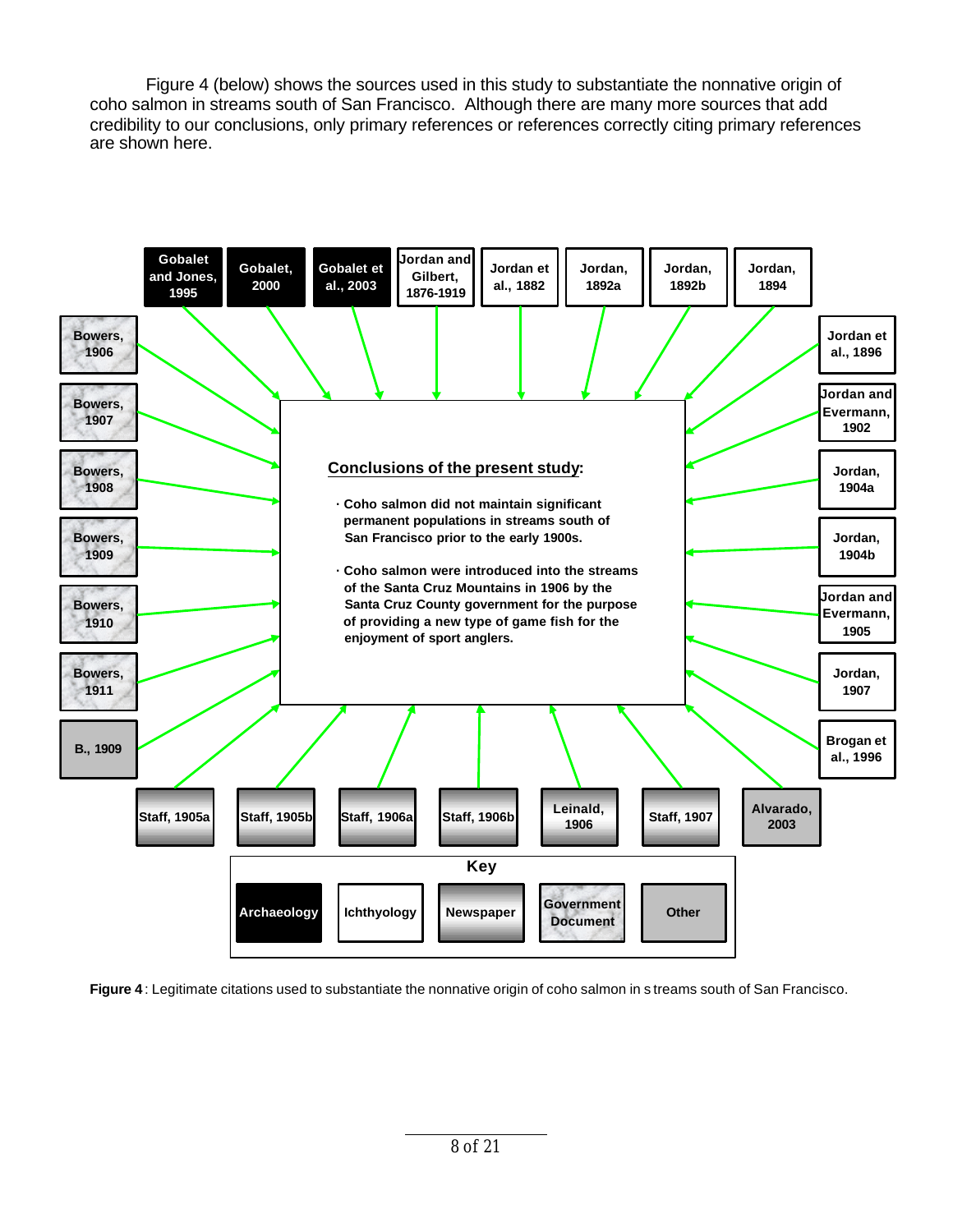#### **Flawed Conclusions = Inaccurate Assessments**

#### **Historical population estimates**

 $\ddot{\phantom{a}}$ 

It is essential that decision makers determine realistic historical population estimates before moving forward with restoration efforts. If "endangered" describes a situation wherein a species once flourished (without human intervention) but is now experiencing significant declines compared to that original state, then we **cannot** conclude that coho salmon south of San Francisco are actually endangered. The California Department of Fish and Game (CDFG) would have us believe that populations estimates for the last 40 - 50 years justify listing even though **coho salmon have been artificially planted in Santa Cruz County intermittently at least 46 of the last 97 years, representing a minimum of 3.7 million coho planted<sup>e, 2</sup>. CDFG statewide coho salmon plantings** since 1928 exceed 76 million fish, ranging from none planted to nearly 4.5 million planted in a single vear. $d, 3$ 

"...there is virtually no definitive data regarding historical coho abundance. Consequently, historical estimates of statewide coho salmon abundance are essentially educated guesses based in limited data, much of which are only occurrence records, hatchery records and personal observations ... Irrespective of the speculative nature of the estimates that have been made regarding historical coho salmon abundance in California, the DFG and most fishery experts believe coho populations have experienced a dramatic and significant decline in the past 40 - 50 years" (CDFG, 1994, pg. 5-6)

In trying to understand the pre-artificial condition of coho salmon south of San Francisco, population estimates for the last 40 - 50 years are irrelevant. The scientific and historical record (which CDFG and NOAA have chosen to ignore) gives every indication that the species never thrived here prior to hatchery assistance. It bewilders the critical thinker, how one can "restore" anything with little or no legitimate knowledge of its original state. It is a great error to make expensive decisions before providing for the type of baseline information that responsible policy making is based on.

Factors affecting the species given by NOAA (Matlock, 1996) include every possible influence from disease to ocean conditions. Why some of these are given priority over others has yet to be justified. Considering that suitable coho habitat on Scotts, Waddell, and Gazos Creeks goes unused in many years (Smith, 1999; 2001), it would seem that inland habitat restoration efforts in this area are misplaced. Without even a cursory understanding of what is preventing this species from thriving in this area or why we should expect it to do so, coho restoration efforts south of San Francisco will continue to be a sadly misguided waste of resources with potentially disastrous consequences to fish<sup>f</sup> and people.

#### **An important component in the evolutionary legacy of the species?**

NOAA has relied heavily on CDFG data and conclusions (Bryant, 1994; Weitkamp et al., 1995). Unfortunately, many of CDFG's assessments are categorically unsound. For instance, in an attempt to rationalize the listing of coho salmon south of San Francisco, CDFG<sup>g</sup> has argued that despite low genetic differentiation among coho stocks in California, coho south of San Francisco show unique adaptations, evident of genetic distinctiveness specific to the area.

<sup>&</sup>lt;sup>e</sup> Records are incomplete or missing for most years. Actual figures are almost certainly much higher.

<sup>&</sup>lt;sup>f</sup> The artificial maintenance of coho deleteriously impacts steelhead, a native species occupying a similar ecological niche. "High coho abundance appears to suppress steelhead on Scott Creek" (Smith, 2002).

<sup>&</sup>lt;sup>g</sup> Interestingly this petition to the California Board of Forestry to list coho salmon as a sensitive species was filed nearly two years before the California Fish and Game Commissioners decided the species warranted listing.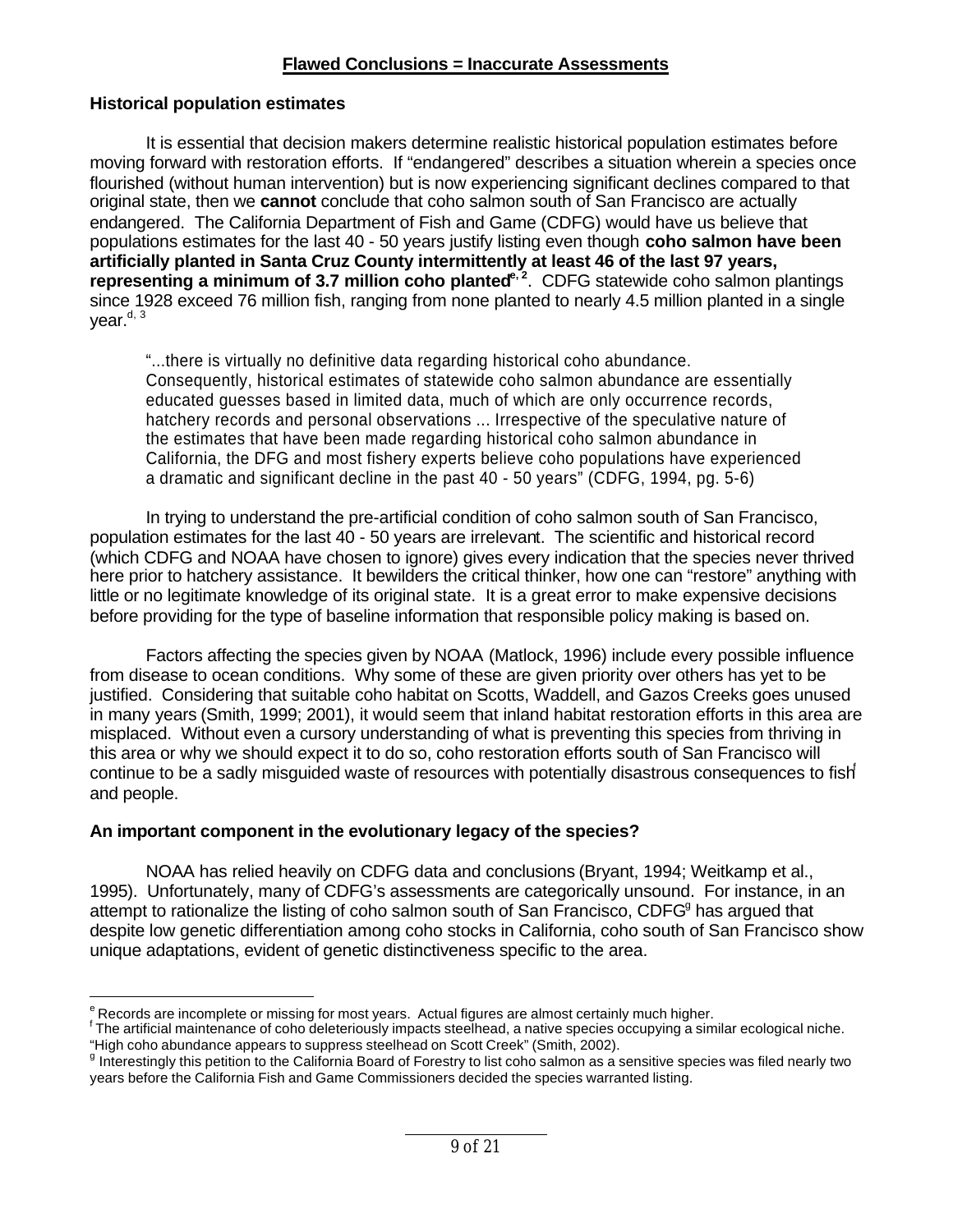"...historical introductions may explain the overall lack of genetic differentiation of coho salmon from different California streams" (CDFG, 1994, pg. 7).

"Fish in these two streams [Waddell and Scott Creeks] have a rigid 3-year cycle and late run and spawning times ... these fish apparently show unique adaptations to this southernmost region of the species' range and likely constitute a distinctive segment of the gene pool of the species despite the introgression of genes from imported stocks" (CDFG, 1994, pg. 78).

First, coho salmon everywhere normally spawn on a rigid 3-year cycle. Second, late run and spawning times have nothing to do with the fish themselves.

"At Waddell Creek (and Scott Creek) some silver salmon [coho] have entered the stream whenever the first opening of the bar has been of sufficient extent to enable them to do so" (Shapovalov and Taft, 1954, pg. 34).

"Both run and spawn timing of coho salmon in this region [Central California coast] are very late (both peaking in January), with little time spent in freshwater between river entry and spawning. **This compressed adult freshwater residency appears to coincide with the single, brief peak of river flow characteristic of this area** [emphasis added]" (Weitkamp et al., 1995, pg. 73)

That coho do not enter Waddell and Scott Creeks sooner is due to the fact that the creek mouths do not usually open until late December or early January (Dave Streig, Monterey Bay Salmon Trout Project, personal communication). Indeed, on the occasional year that the river mouths open prematurely, returning coho have been observed in these streams as early as November (Shapovalov and Taft, 1954, pg. 34). Weitkamp et al.'s inference that this is merely a coincidence is a hasty dismissal of an obvious fact. We will not speculate to what end CDFG is so intent on spinning the data to list coho salmon in spite of reality. However, we urge NOAA to stand on the side of rational thought.

#### *Facts* **that must be considered before the status of coho salmon south of San Francisco can be determined**

- As opposed to steelhead remains, the archeological record has uncovered no trace of coho remains in the refuse of the prehistoric native people of the central California coast. Both coho and steelhead remains have been found in the archaeological record north of San Francisco.<sup>4</sup>
- The best available scientific and historical data, including but not limited to Skinner (1962), Behnke and Tomelerri (2002), and Brown et al. (1994), present no valid scientific evidence of coho salmon south of San Francisco prior to the establishment of the Brookdale Hatchery.<sup>5</sup>
- Early ichthyologists repeatedly reported an absence of coho salmon south of San Francisco prior to  $1912.<sup>6</sup>$
- Fish have been imported into Santa Cruz County from northern waters for the purpose of planting in local streams at least as early as 1878.<sup>7</sup>
- The Brookdale Fish Hatchery was established in 1905 as a *steelhead* hatchery.<sup>8</sup>
- No authenticated records have been found showing that any coho salmon were collected at the Scotts Creek Egg Collecting Station prior to 1909.<sup>9</sup>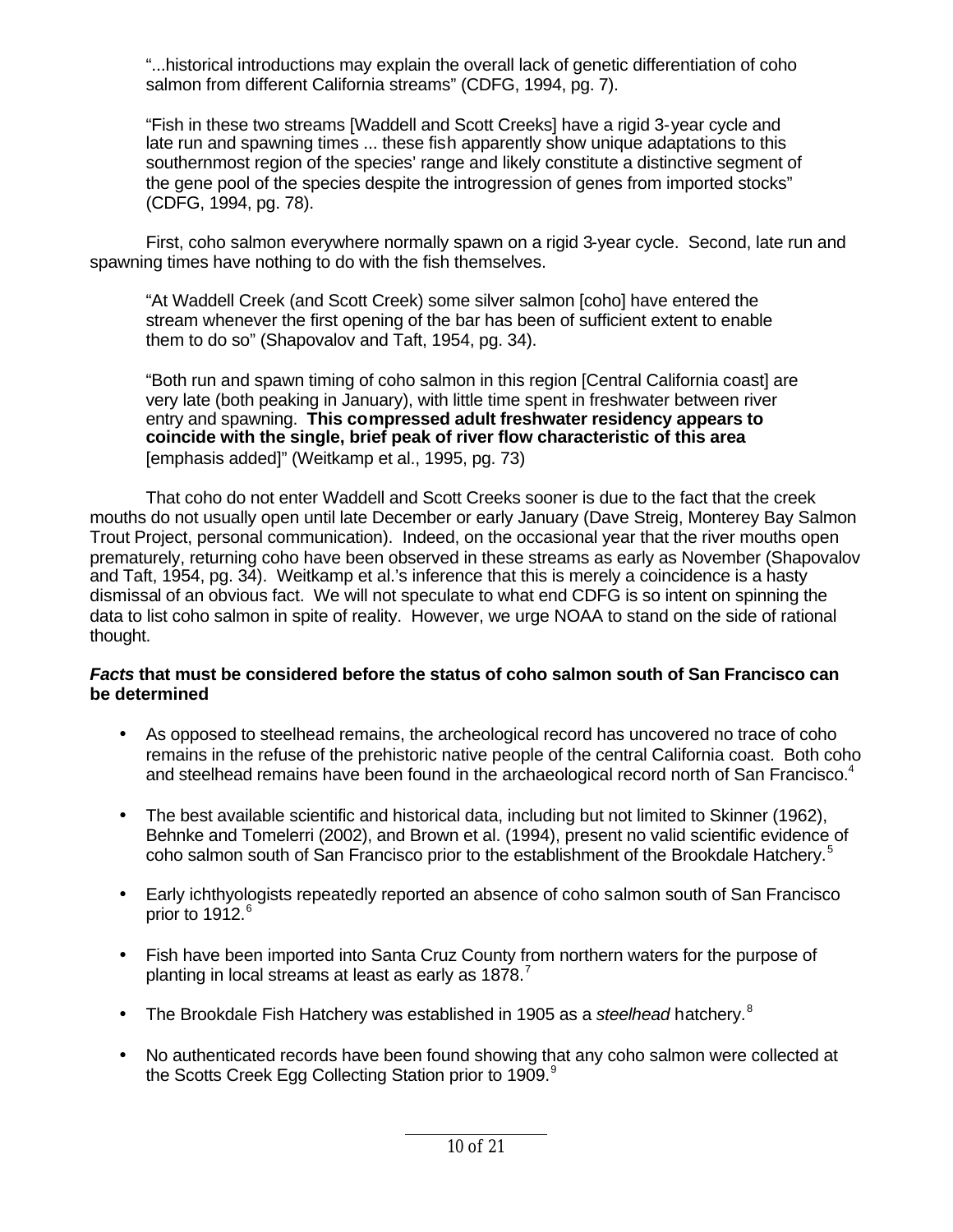- United States Bureau of Fisheries documents, two local newspapers, and popular magazine articles report the importation of nearly half a million coho salmon to Santa Cruz County Brookdale Fish Hatchery from 1906 to 1910. The information conveyed to these newspapers by Shebley demonstrates that those involved in hatching, raising and planting these fish in the streams of the Santa Cruz Mountains believed (as did David Starr Jordan, Charles Gilbert and other scientific observers) that coho were not native to this locale, but were a new, previously absent species being introduced for the first time with the intent of offering a new type of game fish for local sportsmen.<sup>10</sup>
- The first credible mention in scientific literature of coho in the streams south of San Francisco is a secondhand account by ichthyologist John Otterbein Snyder of an anonymous sighting in the San Lorenzo River in 1912.<sup>11</sup>
- Since 1906 or earlier, the streams of the Santa Cruz Mountains have been frequently resupplied with hatchery-produced coho from various origins.<sup>12</sup>
- In contrast with the streams and rivers to the north of San Francisco, the relatively short, steep, "flashy" streams of the Santa Cruz Mountains (in a setting with widely fluctuating precipitation, a highly erodable mudstone, sandstone, and weathered granitic substrate, and ongoing tectonic uplift) are subject to frequent weather and geologic events that impact coho habitats.<sup>13</sup>
- Year-class strength of coho salmon in Scotts and Waddell Creeks is predominantly affected by stochastic events (floods and droughts).<sup>14</sup>
- "...weakened year classes [of coho salmon in Scotts and Waddell creeks] have a poor chance of recovery and extirpation is likely, even if spawning and rearing habitat are sufficient to support a viable coho population."<sup>15</sup>
- The rigidity of the coho life cycle (as opposed to steelhead) seriously diminishes interbreeding between generations.<sup>16</sup>
- During parts of their life cycle, coho salmon and steelhead trout in Waddell and Scotts Creeks compete for a common, limited spawning bed as well as a common food supply.<sup>17</sup>
- Coho salmon population size and distribution expand and contract through time.<sup>18</sup>
- Fluctuations of salmonid populations are closely linked to climatic and oceanic conditions.<sup>19</sup>
- With favorable marine survival, coho salmon strays are known to temporarily recolonize streams that do not accommodate permanent populations of coho salmon.<sup>17</sup>
- Coho salmon ephemeral populations established by strays during periods of favorable marine survival can become extirpated during periods of low marine survival.<sup>17</sup>
- Although there is little consensus among geneticists, no study to date has shown definitive genetic data that confirm that coho salmon south of San Francisco are morphologically different from northern coho or constitute an important component in the evolutionary legacy of the species.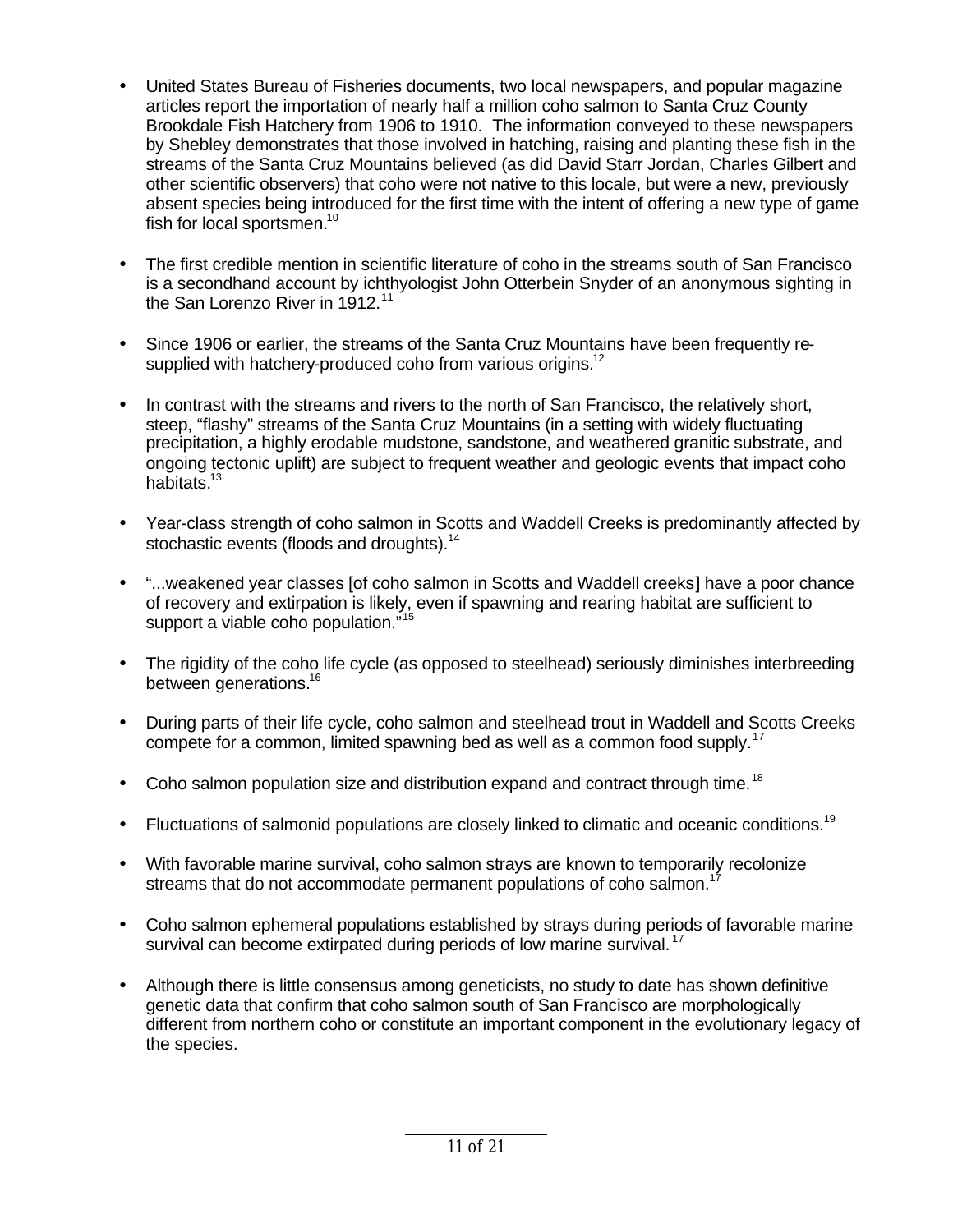## **Conclusions and Recommendations**

Our multidisciplinary research presents a coherent and cohesive scenario concerning the origins of coho salmon in the streams of the Santa Cruz Mountains. While many questions remain in the historical account, our findings have continually complemented and strengthened our skepticism concerning the basis on which coho salmon south of San Francisco were listed as an endangered species.

The specimens ostensibly collected in 1895 at four Santa Cruz County streams represent an unexplained anomaly. Presently, they remain inconclusive. A thorough examination of the specimens and accession records associated with them is imperative in developing a reasonable level of confidence regarding what they are and what they indicate. Regardless of what we may learn about these specimens in the future, they do not negate the data we have presented.

If a sound understanding of coho salmon south of San Francisco is to be gained, the information and concerns offered here and in our November 6, 2003 petition, must be addressed. In addition, NOAA should review the imprudent and irresponsible CDFG recovery strategy (CDFG, 2003), recently approved by the California Fish and Game Commission. The uninformed basis for listing revealed in our discourse analysis, combined with the potentially detrimental consequences of the proposed CDFG recovery strategy (CDFG, 2003), demands immediate delisting of coho salmon south of San Francisco followed by a review of the basis for listing coho salmon statewide. Indeed, coho salmon merit delisting on the basis of the reprehensibly uninformed listing alone. Any future status review of coho salmon south of San Francisco should reflect a rational synthesis of *all* available valid scientific and historical data and exclude all guesswork and pseudoscience.

Respectfully Submitted,

Homer T. McCrary **Vice President** Big Creek Lumber Co.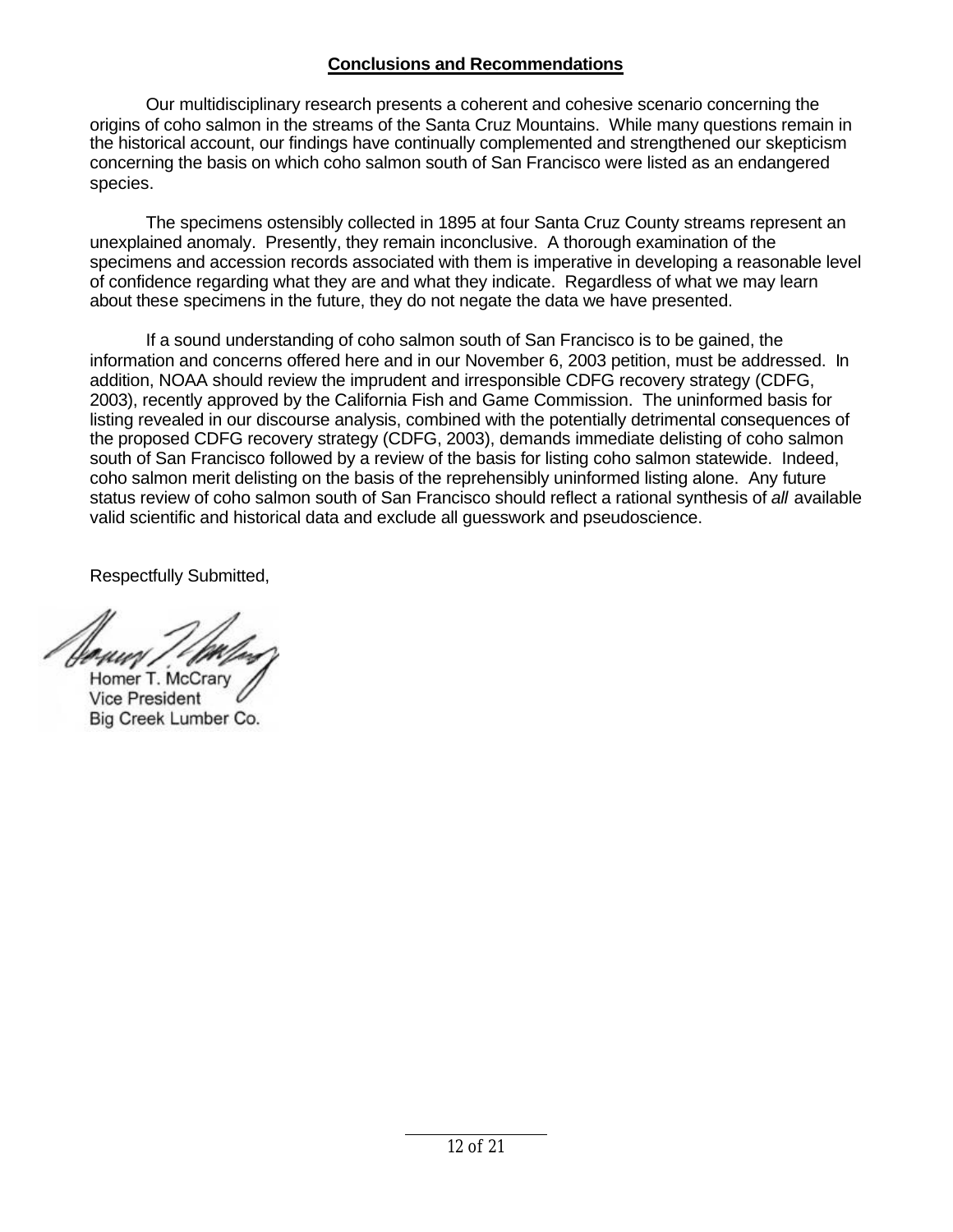## **References**

- Alvarado, F. (2003). "Captain Edgar (Ned) Wakeman and the Coho Salmon of the Central California Coast." Santa Cruz: Central Coast Forest Association. 15 October 2003. *http://www.ccfassociation.org/alvarado.htm.*
- Anderson, K. R. (1995). A Status Review of the Coho Salmon (*Oncorhynchus Kisutch*) in California South of San Francisco Bay. Monterey: Department of Fish and Game. March 1995.
- B., A. P. (1909). "Fishing Near San Francisco." Forest and Stream: A Journal of Outdoor Life, Travel, Nature Study, Shooting,... LXXIII: AI 862. 27 November 1909.
- Behnke, R. J. and J. R. Tomelleri (2002). Trout and salmon of North America. New York: Free Press.
- Berger, J., Ed. (1982). Anadromous salmonid genetic resources : an assessment and plan for California. Berkeley: California Gene Resources Program, National Council on Gene Resources.
- Bowers, G. M. (1906). "The Distribution of Food Fishes During the Fiscal Year 1906, Bureau of Fisheries Document No. 613." Report of the Commissioner of Fisheries for the Fiscal Year 1906 and Special Papers.
- Bowers, G. M. (1907). "The Distribution of Food Fishes During the Fiscal Year 1907, Bureau of Fisheries Document No. 630." Report of the Commissioner of Fisheries for the Fiscal Year 1907 and Special Papers.
- Bowers, G. M. (1908). "The Distribution of Food Fishes During the Fiscal Year 1908, Bureau of Fisheries Document No. 644." Report of the Commissioner of Fisheries for the Fiscal Year 1908 and Special Papers.
- Bowers, G. M. (1909). "The Distribution of Food Fishes During the Fiscal Year 1909, Bureau of Fisheries Document No. 728." Report of the Commissioner of Fisheries for the Fiscal Year 1909 and Special Papers.
- Bowers, G. M. (1910). "The Distribution of Food Fishes During the Fiscal Year 1910, Bureau of Fisheries Document No. 740." Report of the Commissioner of Fisheries for the Fiscal Year 1910 and Special Papers.
- Bowers, G. M. (1911). "The Distribution of Food Fishes During the Fiscal Year 1911, Bureau of Fisheries Document No. 753." Report of the Commissioner of Fisheries for the Fiscal Year 1911 and Special Papers.
- Brown, L. R. and P. B. Moyle (1991). Status of Coho Salmon in California. U. C. Davis: National Marine Fisheries Service, Department of Wildlife and Fisheries Biology.
- Brown, L. R., P. B. Moyle and R. M. Yoshiyama (1994). "Historical decline and current status of coho salmon in California." North American Journal of Fisheries Management. 14(2): 237-261.
- Bruley, G. K. (1975a). California Trout, Salmon, and Warmwater Fish Production and Costs, 1973-1974, 75-2. Sacramento: California Resources Agency, Department of Fish and Game, Inland Fisheries Branch. 38pp. 1973-1974.
- Bruley, G. K. (1975b). California Trout, Salmon, and Warmwater Fish Production and Costs, 1974-1975, 75-4. Sacramento: California Resources Agency, Department of Fish and Game, Inland Fisheries Branch. 36pp. 1974-1975.
- Bruley, G. K. (1976). California Trout, Salmon, and Warmwater Fish Production and Costs, 1975-1976, 76-5. Sacramento: California Resources Agency, Department of Fish and Game, Inland Fisheries Branch. 36pp. 1975-1976.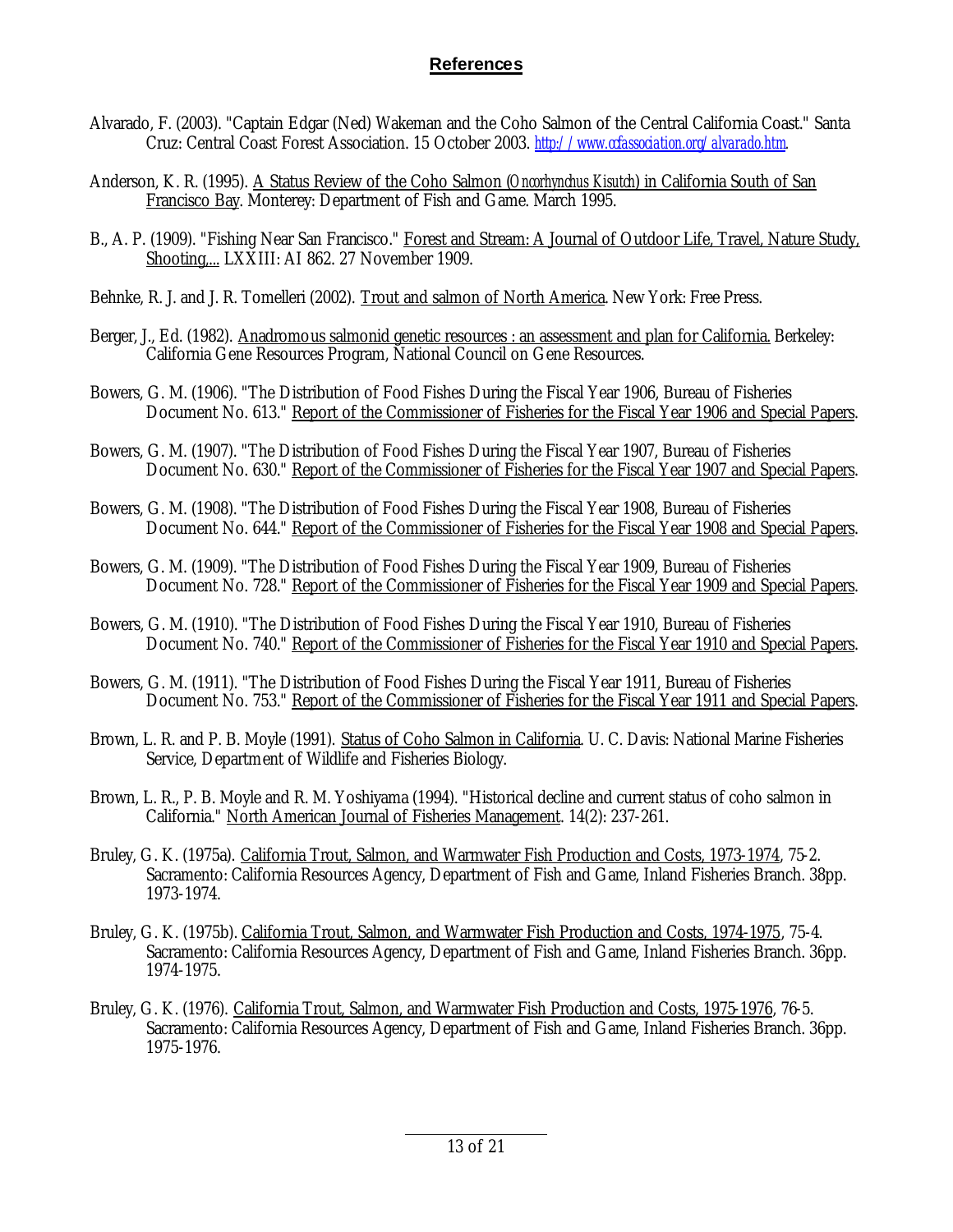- Bruley, G. K. and J. L. Horton (1978). California Trout, Salmon, and Warmwater Fish Production and Costs, 1977- 1978, 78-3. Sacramento: California Resources Agency, Department of Fish and Game, Inland Fisheries Branch. 49pp. 1977-1978.
- Bruley, G. K. and J. L. Horton (1980). California Trout, Salmon, and Warmwater Fish Production and Costs, 1978- 1979, 80-1. Sacramento: California Resources Agency, Department of Fish and Game, Inland Fisheries Branch. 48pp. 1978-1979.
- Bruley, G. K. and E. McClendon (1973). California Trout, Salmon, and Warmwater Fish Production and Costs, 1971-1972, 73-5. Sacramento: California Resources Agency, Department of Fish and Game, Inland Fisheries Branch. 38pp. 1971-1972.
- Bruley, G. K. and E. McClendon (1974). California Trout, Salmon, and Warmwater Fish Production and Costs, 1972-1973, 74-2. Sacramento: California Resources Agency, Department of Fish and Game, Inland Fisheries Branch. 38pp. 1972-1973.
- Bruley, G. K. and R. V. Pollard (1977). California Trout, Salmon, and Warmwater Fish Production and Costs, 1976- 1977, 77-3. Sacramento: California Resources Agency, Department of Fish and Game, Inland Fisheries Branch. 37pp. 1976-1977.
- Bryant, G. J. (1994). Status Review of Coho Salmon Populations in Scott and Waddell Creeks, Santa Cruz County, California: National Marine Fisheries Service. April 1994.
- CDFG (1986-2001). Unconsolidated Hatchery Reports. Sacramento: California Department of Fish and Game, Lands and Facilities Branch.
- CDFG (1994). Petition to the Board of Forestry to List Coho Salmon (Oncorhynchus kisutch) as a Sensitive Species: California Department of Fish and Game. 113pp. 4 January 1994.
- CDFG (2002). Status Review of California Coho Salmon North of San Francisco, 2002-3. Sacramento: California Department of Fish and Game. 336pp. April 2002.
- CDFG (2003). Recovery Strategy for California Coho Salmon (Oncorhynchus kisutch); Public Review Draft, 2003- 1. Sacramento: California Department of Fish and Game. 786pp. November 2003.
- Collett, R. (2004). "Precipitation in Santa Cruz City, 1878--1931." Local History. Santa Cruz: Santa Cruz Public Libraries. 20 January 2004. *http://www.santacruzpl.org/history/weather/rainsc.shtml.*
- Fry, D. H. (1973). Anadromous fishes of California. Sacramento: California Department of Fish and Game.
- Gentry, J. D., E. B. Gilmore and I. Zellerbach (1932). State of California Department of Natural Resources Division of Fish and Game Biennial Report, 32. Sacramento.: State of California Department of Natural Resources Division of Fish and Game. 1930-1932.
- Gentry, J. D., E. B. Gilmore and I. Zellerbach (1934). State of California Department of Natural Resources Division of Fish and Game Biennial Report, 33. Sacramento.: State of California Department of Natural Resources Division of Fish and Game. 1932-1934.
- Gobalet, K. W., P. D. Schultz, T. A. Wake and N. Siefkin (2003). Archaeological Perspectives on Native American Fisheries of Central California with Emphasis on Steelhead and Salmon. Bakersfield. Manuscript submitted to Transactions of the American Fisheries Society.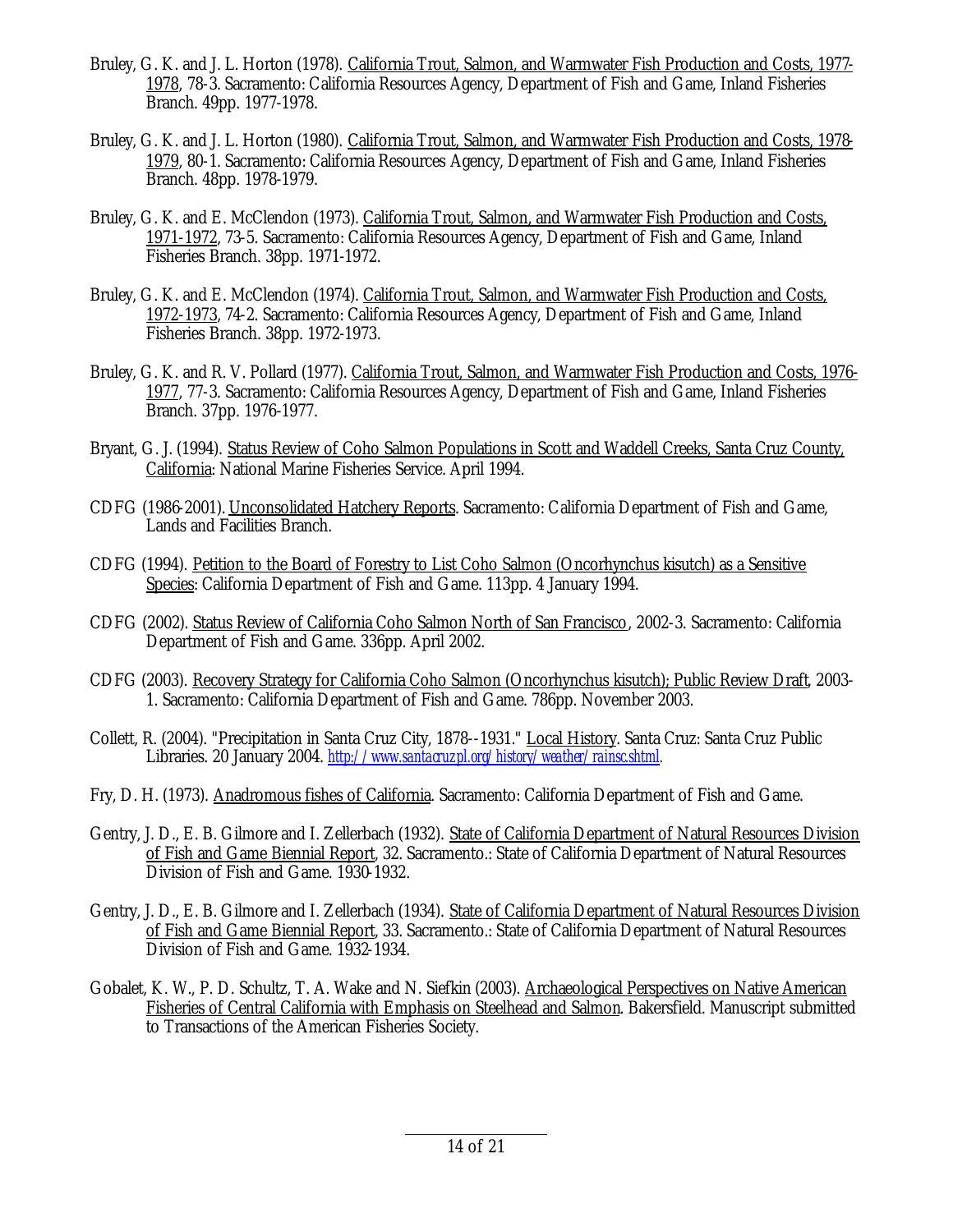- Gordon, S., A. Kelly, C. F. Wente, W. P. Elser, W. L. Oxley and T. H. Richards (1956). Biennial Report of the California Department Fish and Game, 44. Sacramento: California Department Fish and Game. 1954-1956.
- Gordon, S., W. L. Oxley, T. H. Richards, J. H. Smith, C. F. Wente and W. P. Elser (1958). Biennial Report of the California Department Fish and Game, 45. Sacramento: California Department Fish and Game. 1956-1958.
- Gordon, S., W. J. Silva, L. F. Payne, C. F. Wente, H. E. Knox and W. L. Oxley (1954). Biennial Report of the California Department Fish and Game, 43. Sacramento.: California Department Fish and Game. 1952-1954.
- Hallock, C. (1877). The sportsman's gazetteer and general guide. The game animals, birds and fishes of North America; their habits and various methods of capture. Copious instructions in shooting, fishing, taxidermy, woodcraft, etc. Together with a directory to the principal game resorts of the country; illustrated with maps. New York: "Forest and Stream" Publishing Company.
- Hansen, J. E. (2003). "Goddard Institute for Space Studies." Data and Images: NASA. 8-26-2003. *http://www.giss.nasa.gov/data/.*
- Hassler, T. J., C. M. Sullivan and G. R. Stern (1988). Distribution of Coho Salmon in California: Annual Report to the California Department of Fish and Game: Contract No. FG7292.
- Hassler, T. J., C. M. Sullivan and G. R. Stern (1991). Distribution of Coho Salmon in California. Humboldt: US Fish and Wildlife Service: Final Report Submitted to California Department of Fish and Game, Contract No. FG7292. 24pp. February 1991.
- Hastain, H. E., L. F. Payne, P. Denny, E. L. Carty and W. J. Silva (1950). State of California Department of Natural Resources Division of Fish and Game Biennial Report, 41. Sacramento.: State of California Department of Natural Resources Division of Fish and Game. 1948-1950.
- Hastain, H. E., L. F. Payne, W. J. Silva, P. Denny and E. L. Carty (1948). State of California Department of Natural Resources Division of Fish and Game Biennial Report, 40. Sacramento.: State of California Department of Natural Resources Division of Fish and Game. 1946-1948.
- Hope, D. (1993). Petition to List Coho Salmon South of San Francisco Bay as a Threatened Species. Submitted to California State Fish and Game Commission. Santa Cruz: Santa Cruz County Fish and Game Advisory Commission. 40pp. 13 December 1993.
- Johansen, R. R. (1975). San Lorenzo River (Santa Cruz County) winter steelhead and salmon fishery, 1971-72 and 1972-73 seasons.: CDFG. 14pp.
- Jordan, D. S. (1892a). "Salmon and Trout of the Pacific Coast." Biennial Report of the State Board of Fish Commissioners of the State of California. 1891-1892(12): 44-58.
- Jordan, D. S. (1892b). Salmon and Trout of the Pacific Coast, California Fish and Game Commission Bulletin no. 4. 4. Sacramento: State Office A.J. Johnston Superintendent State Printing.
- Jordan, D. S. (1894). "Salmon and Trout of the Pacific Coast." Biennial Report of the State Board of Fish Commissioners of the State of California. 1893-1894(13): 125-141.
- Jordan, D. S. (1904a). American food and game fishes : a popular account of all the species found in America north of the equator, with keys for ready identification, life histories and methods of capture. New York: Doubleday Page & Co.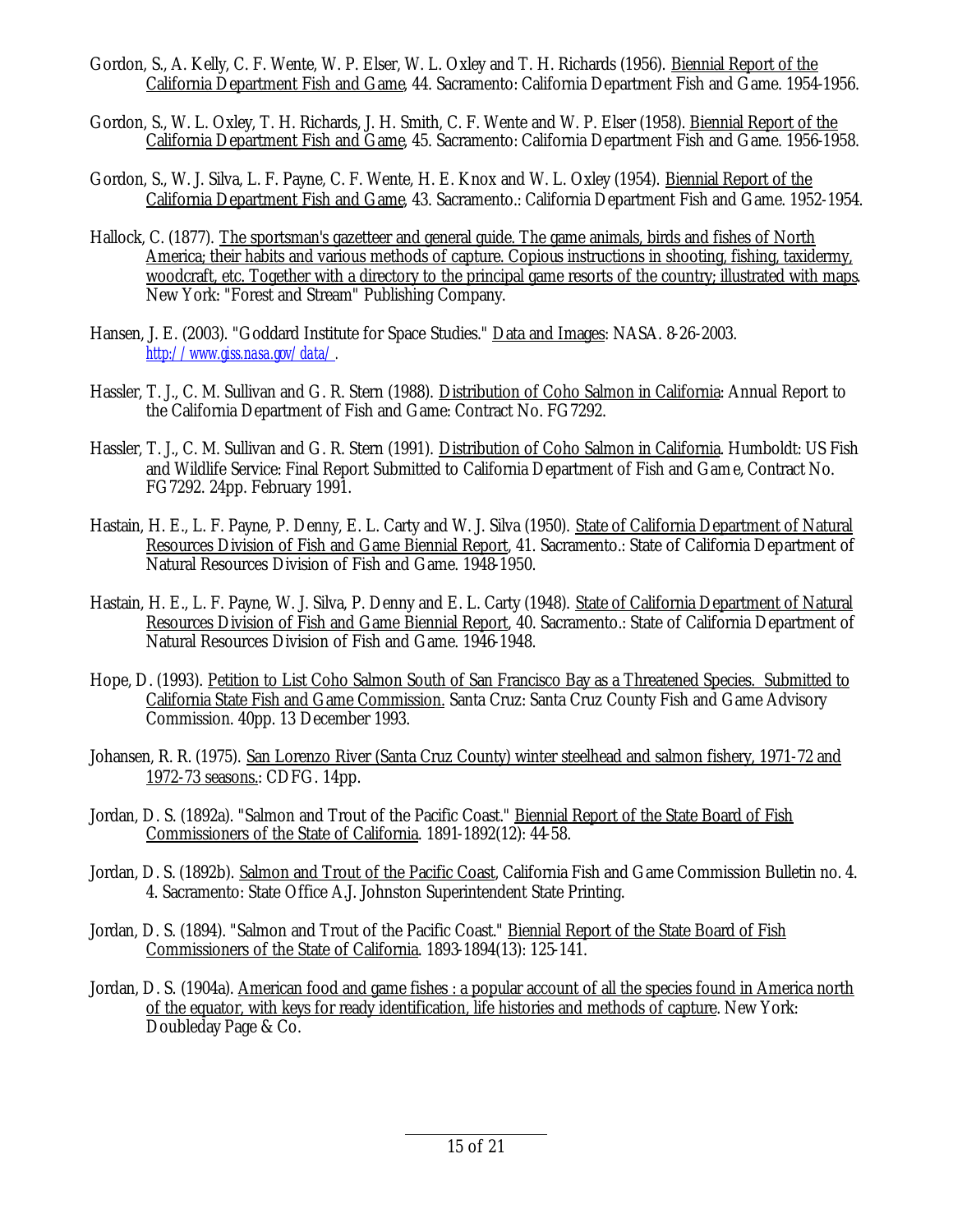- Jordan, D. S. (1904b). "Pacific Species of Salmon and Trout." Biennial Report of the State Board of Fish Commissioners of the State of California. 1903-1904(18): 75-97.
- Jordan, D. S. (1907). Fishes. New York,: H. Holt and Company.
- Jordan, D. S. and B. W. Evermann (1896). The fishes of North and middle America : a descriptive catalogue of the species of fish-like vertebrates found in the waters of North America, north of the Isthmus of Panama. Washington: United States National Museum.
- Jordan, D. S. and B. W. Evermann (1905). American food and game fishes : a popular account of all the species found in America north of the equator, with keys for ready identification, life histories and methods of capture. New York: Doubleday Page & Co.
- Jordan, D. S. and C. H. Gilbert (1876-1919). Notes on the Fishes of the Pacific Coast of the United States, Papers on fishes. Washington: United States National Museum.
- Jordan, D. S., C. H. Gilbert and C. L. Hubbs (1882). Synopsis of the fishes of North America. Washington: Smithsonian.
- Krueger, D. and J. Urrutia (2003). California Trout and Salmon Production, 2002. Sacramento: California Resources Agency, Department of Fish and Game, Inland Fisheries Branch. 2002.
- Leinald, M. (1906). "A New Era Opens For Anglers in this County." Santa Cruz Morning Sentinel. Santa Cruz. 28 March 1906.
- Lucoff, W. (1980). The Distribution of Six Selected Species from the Genii *Oncorhynchus*, *Salmo*, and *Salvelinus* in California. Masters Thesis: Geography Department, California State University, Hayward.
- Macklin, R. and R. Tharratt (1957). California Trout, Salmon, and Warmwater Fish Production and Costs, 1956- 1957, 58-15. Sacramento: California Resources Agency, Department of Fish and Game, Inland Fisheries Branch. 24pp. 1957-1958.
- Macklin, R. and R. Tharratt (1958). California Trout, Salmon, and Warmwater Fish Production and Costs, 1957- 1958, 58-15. Sacramento: California Resources Agency, Department of Fish and Game, Inland Fisheries Branch. 34pp. 1957-1958.
- Matlock, G. (1996). Endangered and Threatened Species; Threatened Status for Central California Coast Coho Salmon Evolutionary Significant Unit (ESU), Final Rule, 50 CFR Part 227 [Docket No. 950407093-6298- 03; I.D. 012595A]: Department of Commerce / National Oceanic and Atmospheric Administration / National Marine Fisheries Service. Thursday, October 31, 1996.
- McCormack, M. L. and R. M. Carpenter (1982). California Trout, Salmon, and Warmwater Fish Production and Costs, 1979-1980, 82-5. Sacramento: California Resources Agency, Department of Fish and Game, Inland Fisheries Branch. 50pp. 1979-1980.
- McCormack, M. L., R. M. Carpenter and M. Yamashita (1984). California Trout, Salmon, and Warmwater Fish Production and Costs, 1980-1981, 84-1. Sacramento: California Resources Agency, Department of Fish and Game, Inland Fisheries Branch. 49pp. 1980-1981.
- McCrary, H. T. (2003a). Memorandum Concerning "Recovery Strategy for California Coho Salmon" With Regard to Coastal Streams South of San Francisco. Big Creek Lumber Co.: Submitted to the California Fish and Game Commission. 18 December 2003.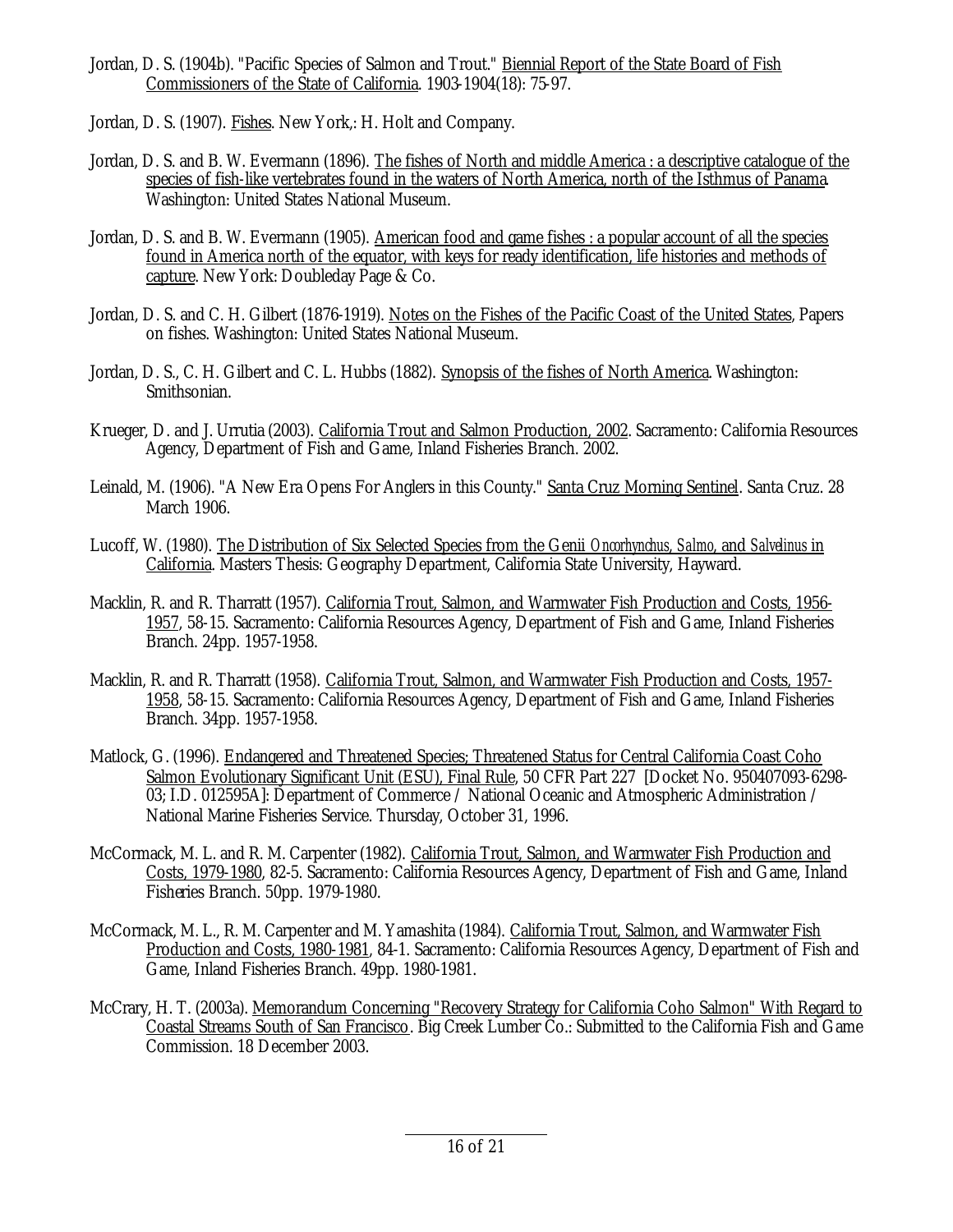- McCrary, H. T. (2003b). Petition to Redefine the Southern Extent of the Central California Coho ESU. Big Creek Lumber Co.: Submitted to the NOAA Fisheries. 9 November 2003.
- Milnor, N. F., G. Bulcke, W. B. Williams, L. F. Payne and E. L. Carty (1940). State of California Department of Natural Resources Division of Fish and Game Biennial Report, 36. Sacramento.: State of California Department of Natural Resources Division of Fish and Game. 1938-1940.
- Milnor, N. F., G. Bulcke, W. B. Williams, L. F. Payne and E. L. Carty (1944). State of California Department of Natural Resources Division of Fish and Game Biennial Report, 37. Sacramento.: State of California Department of Natural Resources Division of Fish and Game. 1940-1942.
- Milnor, N. F., D. A. Civitello, L. F. Payne, H. L. Ricks and W. B. Williams (1945). State of California Department of Natural Resources Division of Fish and Game Biennial Report, 38. Sacramento.: State of California Department of Natural Resources Division of Fish and Game. 1942-1944.
- Moore, E. C., A. T. Jergins and I. Zellerbach (1936). State of California Department of Natural Resources Division of Fish and Game Biennial Report, 34. Sacramento.: State of California Department of Natural Resources Division of Fish and Game. 1934-1936.
- Moore, E. C., I. Zellerbach, N. G. Booth, R. Grey and E. L. McKenzie (1938). State of California Department of Natural Resources Division of Fish and Game Biennial Report, 35. Sacramento.: State of California Department of Natural Resources Division of Fish and Game. 1936-1938.
- Newbert, F. M., M. J. Connell and E. L. Bosqui (1918). State of California Fish and Game Commission Biennial Report, 25. Sacramento.: State of California Fish and Game Commission. 1916-1918.
- Newbert, F. M., M. J. Connell and E. L. Bosqui (1923). State of California Fish and Game Commission Biennial Report, 27. Sacramento.: State of California Fish and Game Commission. 1920-1922.
- Newbert, F. M., M. J. Connell and C. Westerfield (1913). State of California Fish and Game Commission Biennial Report, 22. Sacramento.: State of California Fish and Game Commission. 1910-1912.
- Nickelson, T. E. and P. W. Lawson (1998). "Population viability of coho salmon, Oncorhynchus kisutch, in Oregon coastal basins: Application of a habitat-based life cycle model." Can. J. Fish. Aquat. Sci./J. Can. Sci. Halieut. Aquat.  $55(11)$ :  $2\overline{38}3 - 2392$ .
- Palmquist, R. N. (2001). "Discourse Analysis." Austin: University of Texas. 10 December 2003. *http://www.gslis.utexas.edu/~palmquis/courses/discourse.htm.*
- Payne, L. F., W. B. Williams, H. E. Hastain and W. J. Silva (1946). State of California Department of Natural Resources Division of Fish and Game Biennial Report, 39. Sacramento.: State of California Department of Natural Resources Division of Fish and Game. 1944-1946.
- Redding, J. D., R. E. Wilson and J. Morizio (1892). Biennial Report of the State Board of Fish Commissioners of the State of California, 12. Sacramento.: State Board of Fish Commissioners of the State of California. 1891- 1892.
- Ricker, W. E. (1972). "Hereditary and Environmental Factors Affecting Certain Salmonid Populations." P. A. Larkin and R. C. Simon (Eds.), The stock concept in Pacific salmon; a series of papers presented at a stock identification workshop at the Montlake Biological Laboratory, United States Bureau of Commercial Fisheries, Seattle, Washington, April 8, 1970. Vancouver: Institute of Animal Resource Ecology, University of British Columbia: 19-160.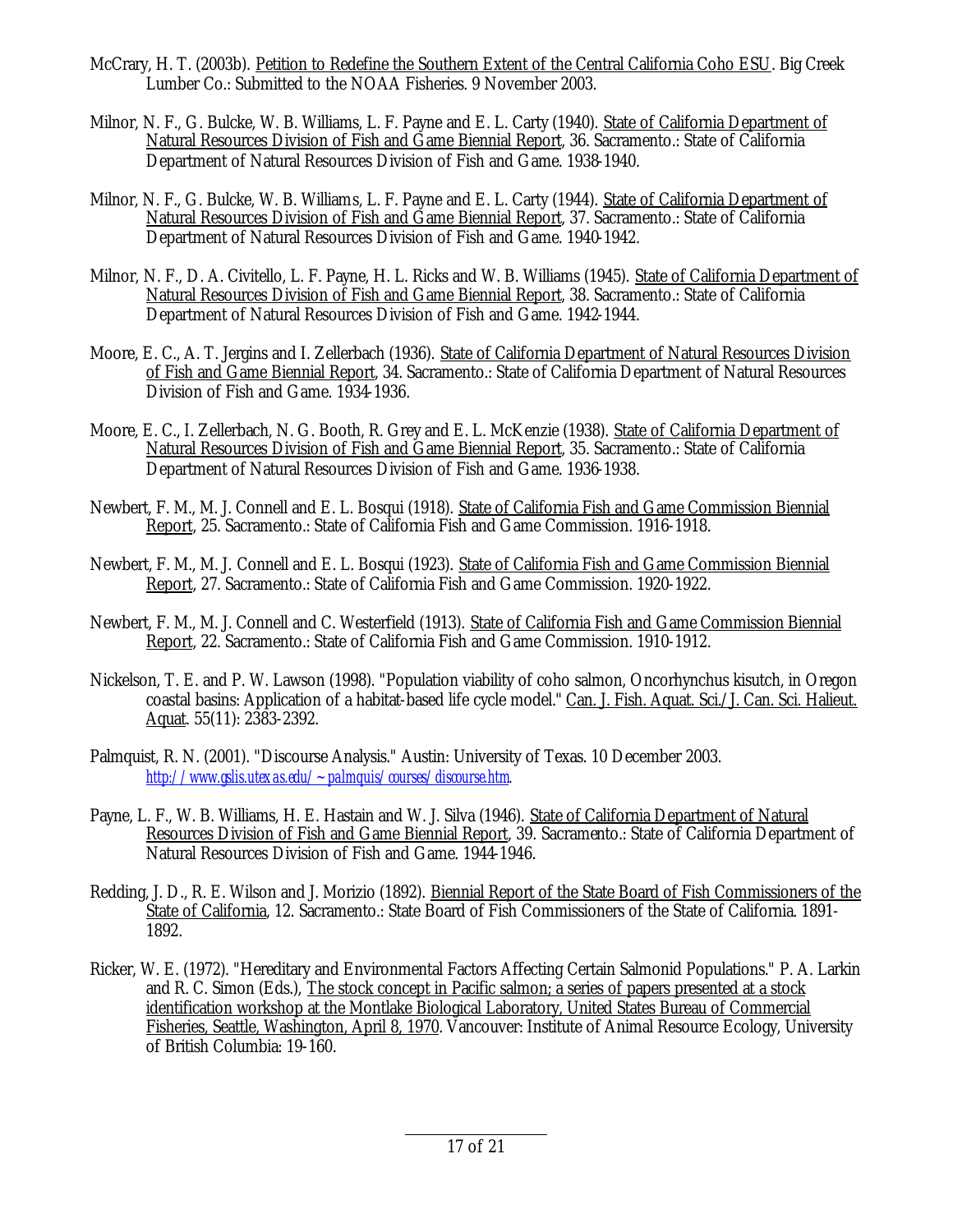Rutter and Pierson (1895). *Oncorhynchus kisutch*: Gazos Creek. California Academy of Sciences: CAS 104686.

Rutter and Scofield (1895a). *Oncorhynchus kisutch*: San Vicente Creek. California Academy of Sciences: CAS 104685.

Rutter and Scofield (1895b). *Oncorhynchus kisutch*: Waddell Creek. California Academy of Sciences: CAS 104667.

Rutter and Seale (1895). *Oncorhynchus kisutch*: Scott Creek. California Academy of Sciences: CAS 104797.

- Sandercock, F. K. (1991). "Life History of coho salmon, Oncorhynchus kisutch." C. Groot and L. Margolis (Eds.), Pacific salmon life histories. Vancouver: University of British Columbia Press: 397-445.
- Scarnecchia, D. L. (1981). "Effects of streamflow and upwelling on yield of wild coho salmon (Oncorhynchus kisutch ) in Oregon." Can. J. Fish. Aquat. Sci. 38(4): 471-475.
- Shapovalov, L. and A. C. Taft (1954). The life histories of the steelhead rainbow trout (*Salmo gairdneri gairdneri*) and silver salmon (*Oncorhynchus kisutch*) with special reference to Waddell Creek, California, and recommendations regarding their management. Sacramento: California Department of Fish and Game.
- Shebley, W. H. and J. L. Gillis (1911). "History of the California Fish and Game Commission." F. C. Jordan (Eds.), California Blue Book or State Roster. Sacramento: California Secretary of State. 1911: 513-529.
- Skinner, J. E. (1962). An historical review of the fish and wildlife resources of the San Francisco Bay area, Water Projects Branch report ; no. 1. Sacramento: Resources Agency of California Dept. of Fish and Game Water Projects Branch.
- Smith, H. M. (1895). "Notes on a Reconnoissance of the Fisheries of the Pacific Coast of the United States in 1894." Bulletin of the United States Fish Commission. 14: 223.
- Smith, J. J. (1994). Distribution and Abudance of Juvenile Coho and Steelhead in Scott and Waddell Creeks in 1988 and 1994: Implications for Status of Southern Coho. San Jose: Department of Biological Sciences, San Jose State University. 12pp. 9 October 1994.
- Smith, J. J. (1996). Distribution and Abudance of Juvenile Coho and Steelhead in Gazos, Waddell and Scott Creeks in 1995. San Jose: Department of Biological Sciences, San Jose State University. 20pp. 20 January 1996.
- Smith, J. J. (1998). Distribution and Abudance of Juvenile Coho and Steelhead in Gazos, Waddell and Scott Creeks in 1998. San Jose: Department of Biological Sciences, San Jose State University. 27pp. 31 December 1998.
- Smith, J. J. (1999). Distribution and Abudance of Juvenile Coho and Steelhead in Gazos, Waddell and Scott Creeks in 1999. San Jose: Department of Biological Sciences, San Jose State University. 26pp. 28 December 1999.
- Smith, J. J. (2001). Distribution and Abundance of Juvenile Coho and Steelhead in Gazos, Waddell and Scott Creeks in 2000. San Jose: Department of Biological Sciences, San Jose State University. 20pp. 16 February 2001.
- Smith, J. J. (2002). Distribution and Abundance of Juvenile Coho and Steelhead in Gazos, Waddell and Scott Creeks in 2002. San Jose: Department of Biological Sciences, San Jose State University. 30pp. 30 December 2002.
- Smith, J. J., J. Abel and C. Davis (1997). Management Plan for Waddell Creek Lagoon and Surrounding Habitats. San Jose: Department of Biological Sciences, San Jose State University. Prepared for the California Department of Parks and Recreation. 23pp. 12 June 1997.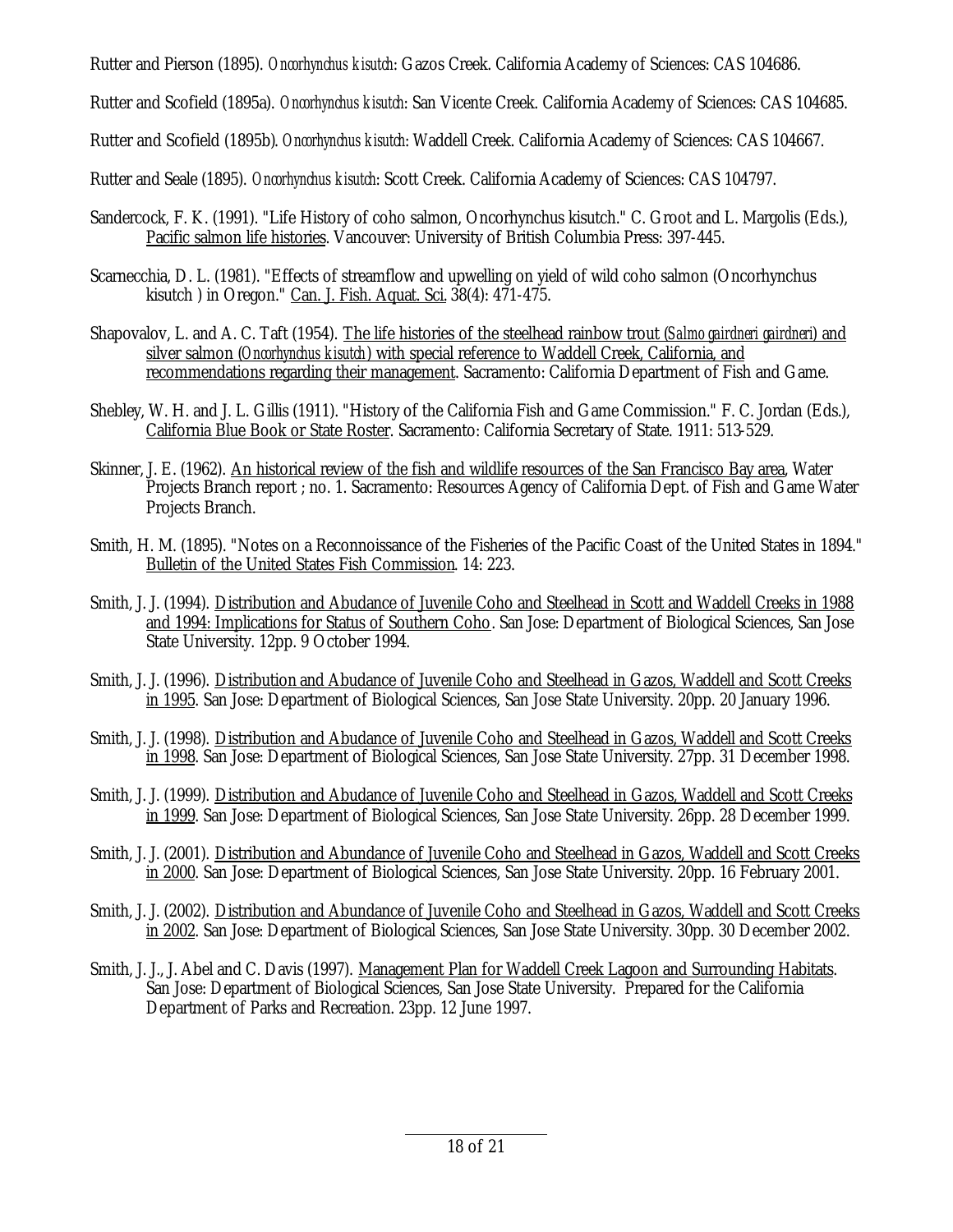- Snyder, J. O. (1908). "The Fishes of the Coastal Streams of Oregon and northern California (Document 638, issued October 21, 1908)." Bulletin of the United States Bureau of Fisheries. Washington: United States Bureau of Fisheries. 27: 1907: 153-189.
- Snyder, J. O. (1914). "The Fishes of the Streams Tributary to Monterey Bay, California (Document 776, issued July 24, 1913)." H. M. Smith (Eds.), Bulletin of the United States Bureau of Fisheries. Washington: United States Bureau of Fisheries. 32: 1912: 47-72.
- Snyder, J. O. (1931). Salmon of the Klamath River Calfornia, Fish Bulletin. 34. Sacramento: State of California Department of Natural Resources, Division of Fish and Game, Bureau of Marine Fisheries.
- Spittler, T. (1998). Comments on the Draft Southern Coho Recovery Plan: California Department of Conservation Division of Mines and Geology (California Geological Survey). 17pp. 13 April 1998.
- Staff (1878). "Untitled New Story." Santa Cruz Morning Sentinel. Santa Cruz. 20 April 1878. 3: 3.
- Staff (1894a). "The Fishing Industry." Santa Cruz Surf. Santa Cruz. 17 November 1894. 2: 4.
- Staff (1894b). "Untitled News Story." Santa Cruz Surf. Santa Cruz. 16 August 1894. 2: 4.
- Staff (1905a). "Editor Rogers Visits the Fish Hatchery." Santa Cruz Morning Sentinel. Santa Cruz. 20 December 1905.
- Staff (1905b). "Our County Fish Hatchery." The Mountain Echo. Boulder Creek. 16 December 1905.
- Staff (1906a). "New Additions To Supt. Shebley's Family." Santa Cruz Morning Sentinel. Santa Cruz. 7 March 1906.
- Staff (1906b). "Untitled news story." The Mountain Echo. Boulder Creek. 27 January 1906.
- Staff (1907). "Brookdale Notes." The Mountain Echo. Boulder Creek. 2 November 1907.
- Staff (1963). California Trout, Salmon, and Warmwater Fish Production and Costs, 1961-1962, 63-5. Sacramento: California Resources Agency, Department of Fish and Game, Inland Fisheries Branch. 26pp. 1961-1962.
- Staff (1964). Fish Production Summary, 1964 Calendar Year. Sacramento: California Resources Agency, Department of Fish and Game, Inland Fisheries Branch. 1964.
- Staff (1965). Fish Production Summary, 1965 Calendar Year. Sacramento: California Resources Agency, Department of Fish and Game, Inland Fisheries Branch. 1965.
- Staff (1966). Fish Production Summary, 1966 Calendar Year. Sacramento: California Resources Agency, Department of Fish and Game, Inland Fisheries Branch. 1966.
- Staff (1967). Fish Production Summary, 1967 Calendar Year. Sacramento: California Resources Agency, Department of Fish and Game, Inland Fisheries Branch. 1967.
- Staff (1968). Fish Production Summary, 1968 Calendar Year. Sacramento: California Resources Agency, Department of Fish and Game, Inland Fisheries Branch. 1968.
- Staff (1969). Fish Production Summary, 1969 Calendar Year. Sacramento: California Resources Agency, Department of Fish and Game, Inland Fisheries Branch. 1969.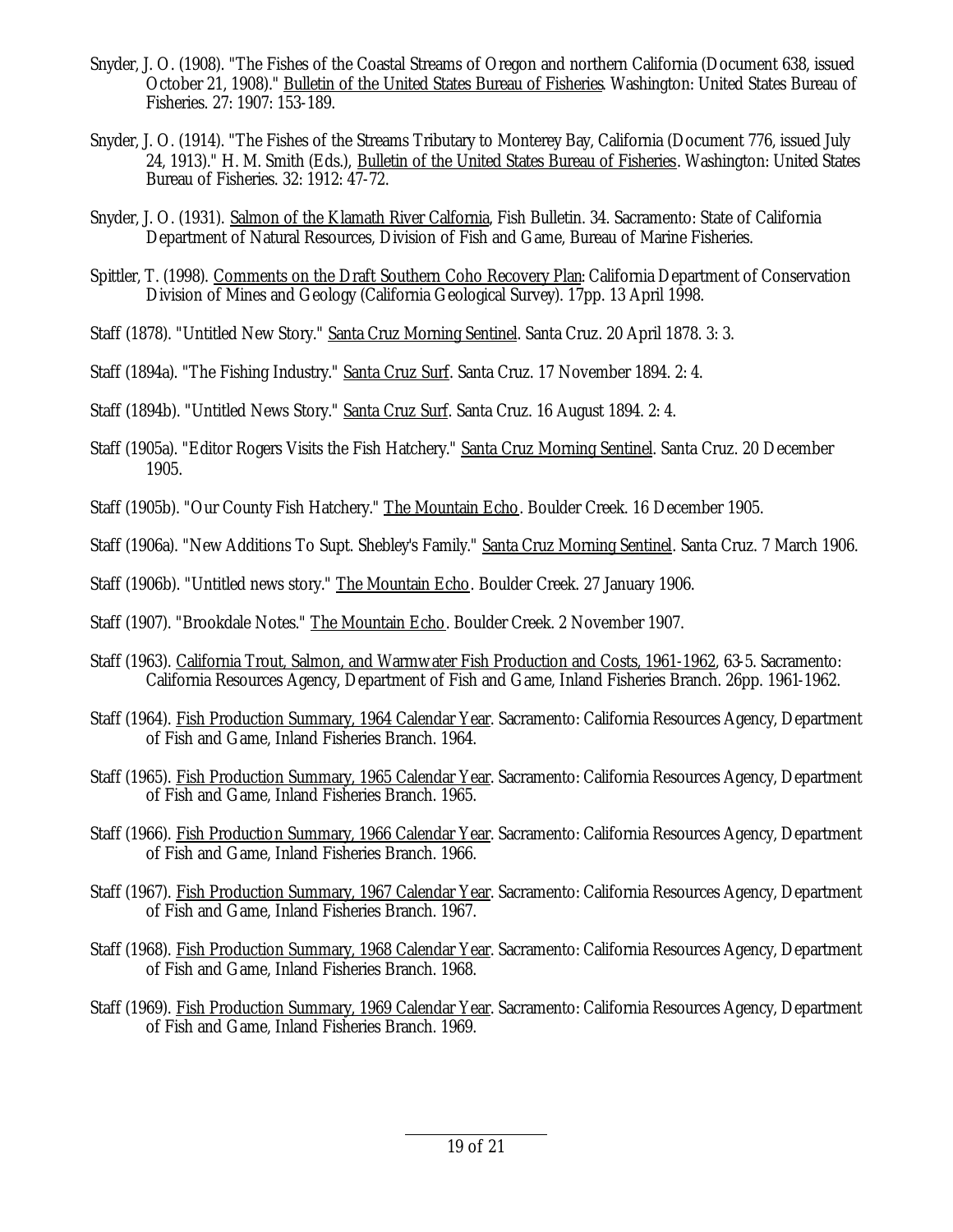- Staff (1970). Fish Production Summary, 1970 Calendar Year. Sacramento: California Resources Agency, Department of Fish and Game, Inland Fisheries Branch. 1970.
- Staff (1971). Fish Production Summary, 1971 Calendar Year. Sacramento: California Resources Agency, Department of Fish and Game, Inland Fisheries Branch. 1971.
- Staff (1974). Fish Production Summary, 1974 Calendar Year. Sacramento: California Resources Agency, Department of Fish and Game, Inland Fisheries Branch. 1974.
- Staff (1975). Fish Production Summary, 1975 Calendar Year. Sacramento: California Resources Agency, Department of Fish and Game, Inland Fisheries Branch. 1975.
- Staff (1976). Fish Production Summary, 1976 Calendar Year. Sacramento: California Resources Agency, Department of Fish and Game, Inland Fisheries Branch. 1976.
- Staff (1977). Fish Production Summary, 1977 Calendar Year. Sacramento: California Resources Agency, Department of Fish and Game, Inland Fisheries Branch. 1977.
- Staff (1978). Fish Production Summary, 1978 Calendar Year. Sacramento: California Resources Agency, Department of Fish and Game, Inland Fisheries Branch. 1978.
- Streig, D. (1991). History of Fish Cultural Activities in Santa Cruz County with Reference to Scotts and Waddell Creeks. Santa Cruz. 3 October 1991.
- Van Sicklen, F. W., M. J. Connell, W. G. Henshaw and G. Stone (1910). Biennial Report of the Board of Fish and Game Commissioners of the State of California, 21. Sacramento.: Board of Fish and Game Commissioners of the State of California. 1909-1910.
- Waples, R. S. (1991). Definition of "Species" Under the Endangered Species Act: Application to Pacifc Salmon, NMFS F/NWC-194. Seattle: National Marine Fisheries Service. 19pp. March 1991.
- Ward, D. (1960). California Trout, Salmon, and Warmwater Fish Production and Costs, 1959-1960, 60-19. Sacramento: California Resources Agency, Department of Fish and Game, Inland Fisheries Branch. 24pp. 1959-1960.
- Ward, D., R. Johnson and R. Macklin (1961). California Trout, Salmon, and Warmwater Fish Production and Costs, 1960-1961, 61-15. Sacramento: California Resources Agency, Department of Fish and Game, Inland Fisheries Branch. 28pp. 1959-1960.
- Ward, D. and W. Kier (1959). California Trout, Salmon, and Warmwater Fish Production and Costs, 1958-1959, 59- 16. Sacramento: California Resources Agency, Department of Fish and Game, Inland Fisheries Branch. 31pp. 1958-1959.
- Ward, D. and R. Macklin (1963). California Trout, Salmon, and Warmwater Fish Production and Costs, 1962-1963, 63-13. Sacramento: California Resources Agency, Department of Fish and Game, Inland Fisheries Branch. 14pp. 1962-1963.
- Water Resources, C. D. o. (2003). "Drought Preparedness: Background Droughts in California." California Department of Water Resources. *http://watsup2.water.ca.gov/background.cfm.*
- Weitkamp, L. A., T. C. Wainwright, G. J. Bryant, G. B. Milner, D. J. Teel, R. G. Kope and R. S. Waples (1995). Status Review of Coho Salmon from Washington, Oregon, and California, NMFS-NWFSC-24: NOAA. 266pp. September 1995.